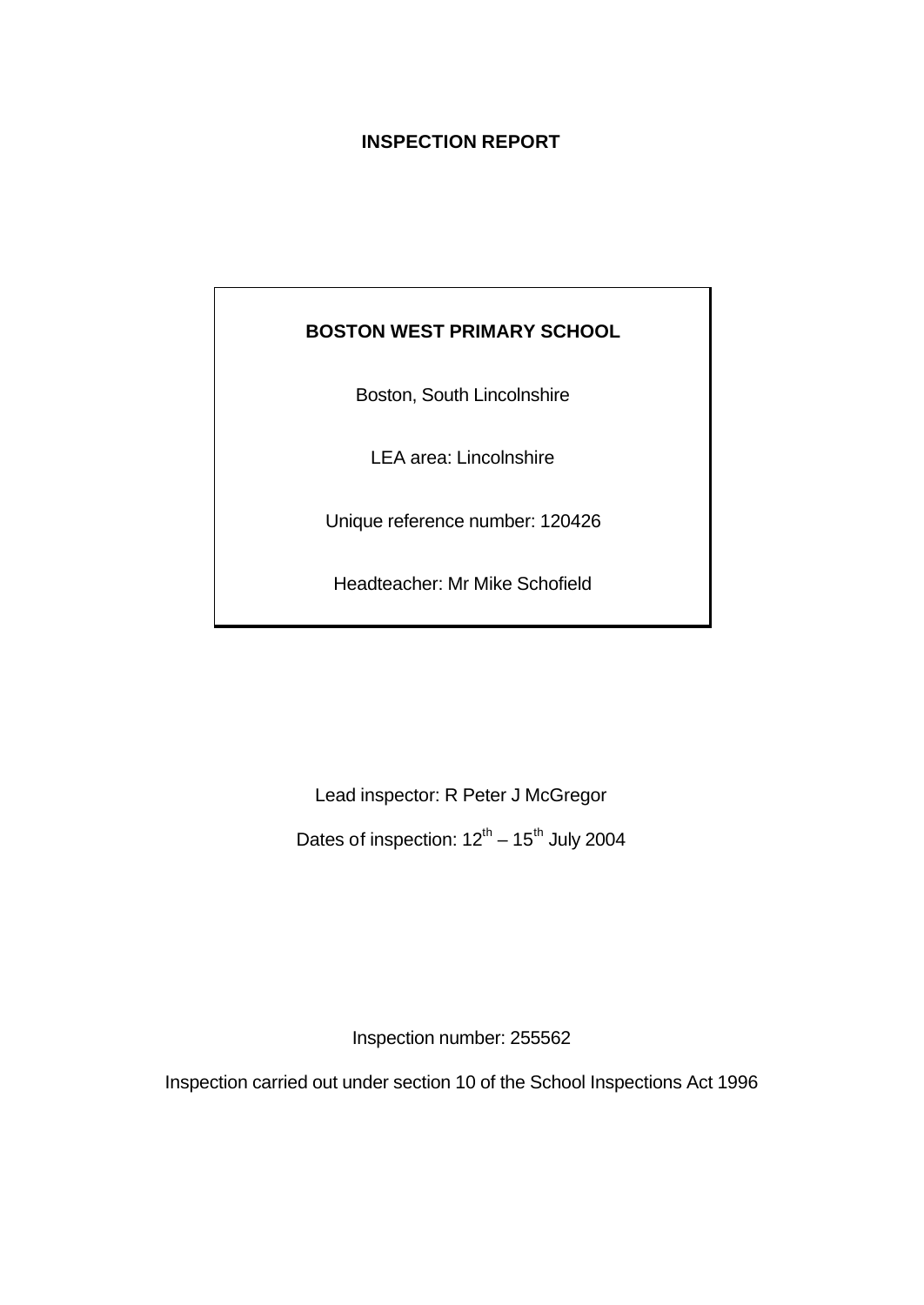#### © Crown copyright 2004

This report may be reproduced in whole or in part for non-commercial educational purposes, provided that all extracts quoted are reproduced verbatim without adaptation and on condition that the source and date thereof are stated.

Further copies of this report are obtainable from the school. Under the School Inspections Act 1996, the school must provide a copy of this report and/or its summary free of charge to certain categories of people. A charge not exceeding the full cost of reproduction may be made for any other copies supplied.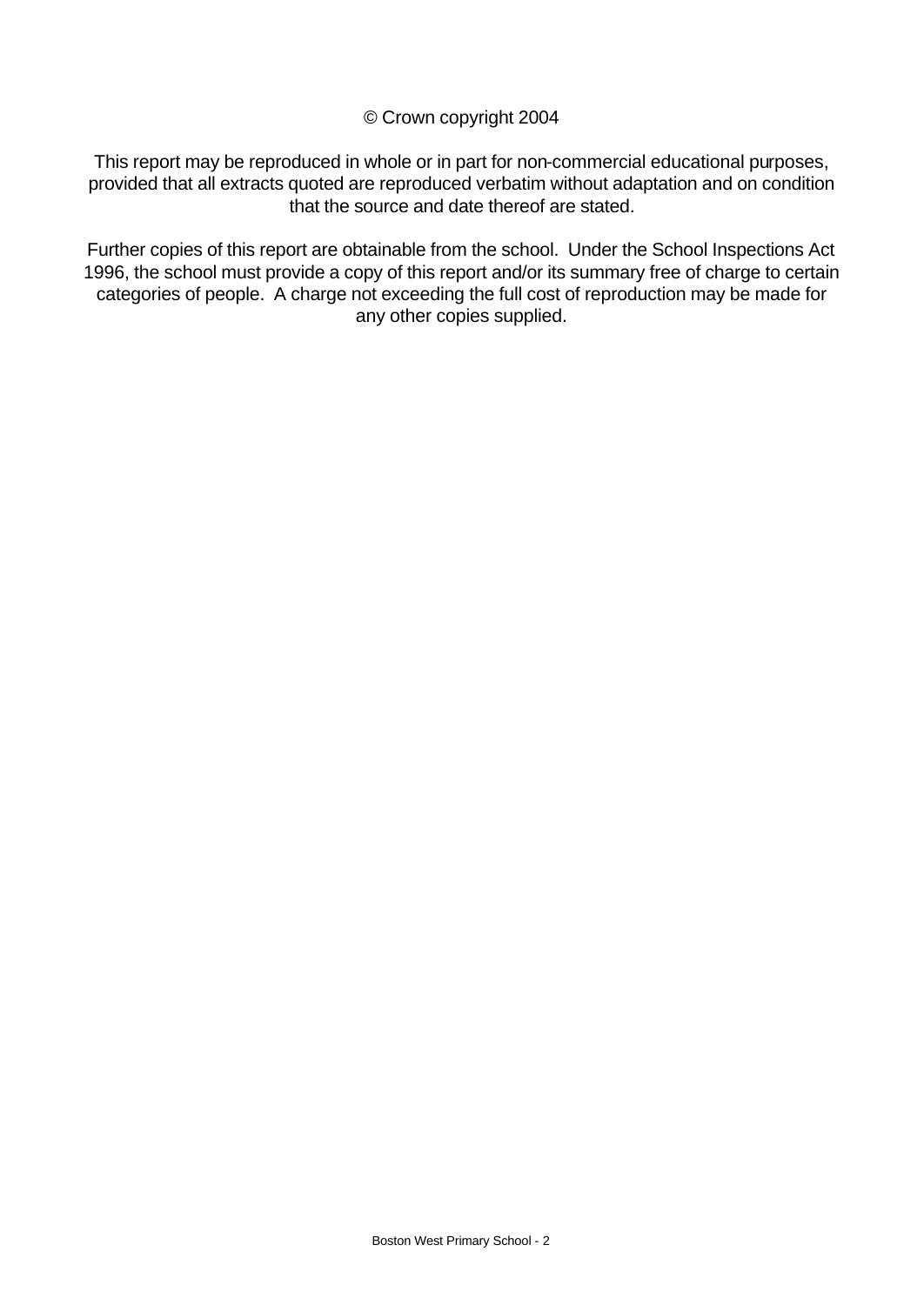# **INFORMATION ABOUT THE SCHOOL**

| Type of school:        |    |                             | Primary                                |  |  |
|------------------------|----|-----------------------------|----------------------------------------|--|--|
| School category:       |    |                             | Community                              |  |  |
| Age range of pupils:   |    |                             | $4 - 11$                               |  |  |
| Gender of pupils:      |    |                             | Mixed                                  |  |  |
| Number on roll:        |    |                             | 264                                    |  |  |
| School address:        |    |                             | Sussex Avenue<br><b>Boston</b>         |  |  |
| Postcode:              |    |                             | Lincolnshire<br><b>PE217QG</b>         |  |  |
| Telephone number:      |    |                             | 01205 366013                           |  |  |
| Fax number:            |    |                             | 01205 356571                           |  |  |
| Appropriate authority: |    | Name of chair of governors: | The governing body<br>Mr S Elwood      |  |  |
| Date<br>inspection:    | Οf |                             | previous $26^{th} - 27^{th}$ June 2002 |  |  |

# **CHARACTERISTICS OF THE SCHOOL**

Boston West is on the outskirts of the market town of Boston. It is an average sized primary school with 264 pupils on role. Ninety-six percent of pupils come from white British backgrounds; others are from a range of other backgrounds. Very few pupils are at an early stage of speaking English as an additional language. The number of pupils who are eligible for free school meals is below the national average. The percentage of pupils identified as having special educational needs is above the national average, although the number with statements is below average. The needs of these pupils range across specific learning, moderate learning difficulties, severe learning, profound and multiple learning, speech and communication, social, emotional and behavioural difficulties and physical disability. The socio-economic circumstances of the school are broadly average. When they enter school, pupils have skills and knowledge that are a little below expectation overall, although entry into the school is changing as its popularity continues to grow. In the year 2002-3, approaching twenty percent of pupils either joined the school other than at the usual time of admission or left other than at the usual time of transfer. This was a high figure of pupil mobility. In the current year, 2003-4, the figure is much lower at about six percent. Boston West has Eco School status, recognising how it promotes pupils' understanding of their responsibility for the environment.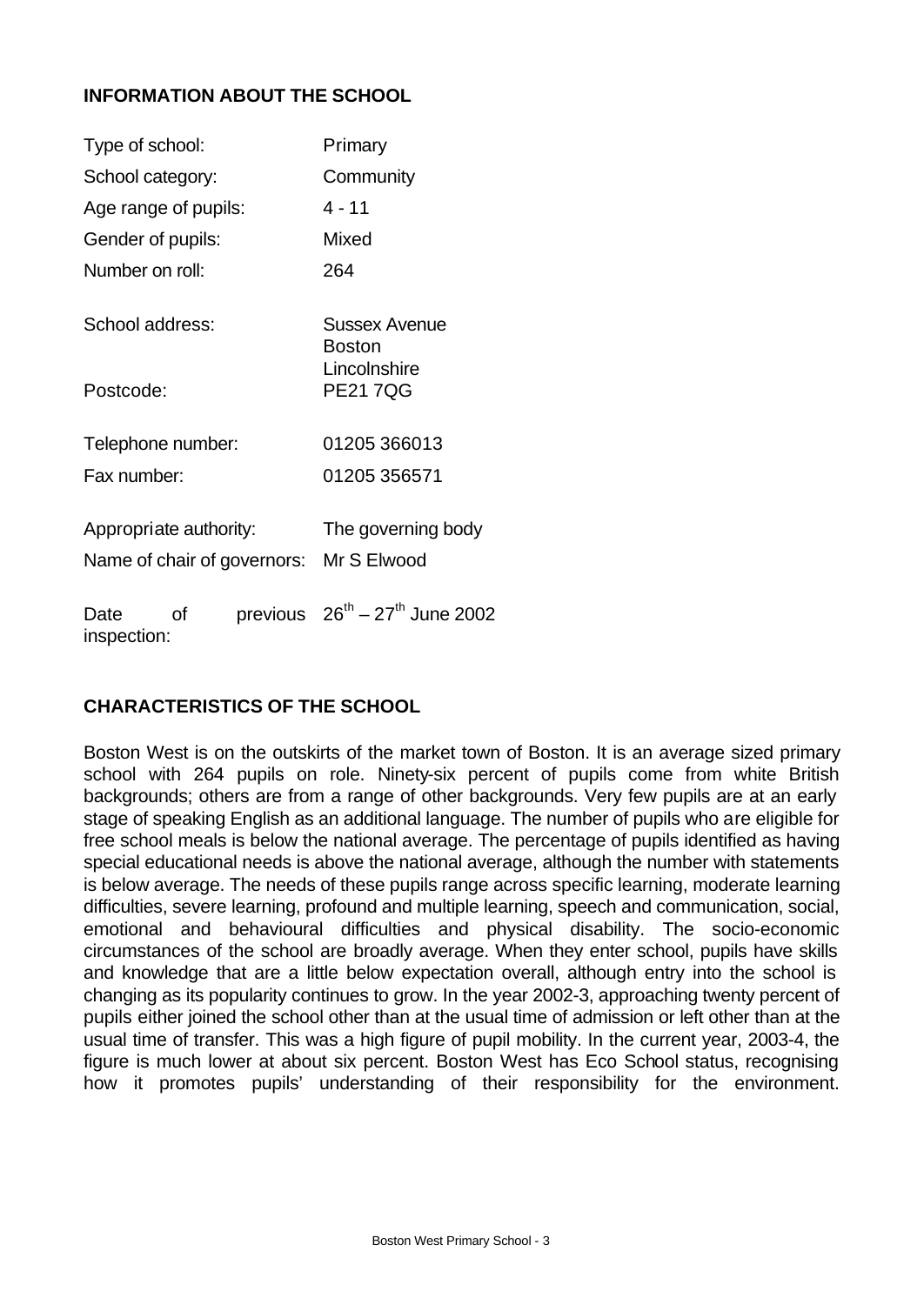# **INFORMATION ABOUT THE INSPECTION TEAM**

|                                                    | Members of the inspection team | <b>Subject responsibilities</b> |                                                                                              |
|----------------------------------------------------|--------------------------------|---------------------------------|----------------------------------------------------------------------------------------------|
| 3525<br>Peter McGregor                             |                                | Lead inspector                  | information<br>Science,<br>and<br>communication technology (ICT),<br>design and technology   |
|                                                    | Sally Hall                     | Lay inspector                   |                                                                                              |
| Savi Ramnath<br>Sheila Wilding<br><b>Nick Butt</b> |                                | Team inspector                  | English, English as an additional<br>history,<br>language, geography,<br>religious education |
|                                                    |                                | Team inspector                  | Foundation Stage, art and music                                                              |
|                                                    |                                | Team inspector                  | Maths,<br>physical<br>education,<br>special educational needs                                |

The inspection contractor was:

### **e-Qualitas Limited**

Langshaw Pastens Road **Oxted Surrey** RH8 0RE

Any concerns or complaints about the inspection or the report should be made initially to the inspection contractor. The procedures are set out in the leaflet *'Complaining about Ofsted Inspections'*, which is available from Ofsted Publications Centre (telephone 07002 637833) or Ofsted's website (www.oftsed.gov.uk).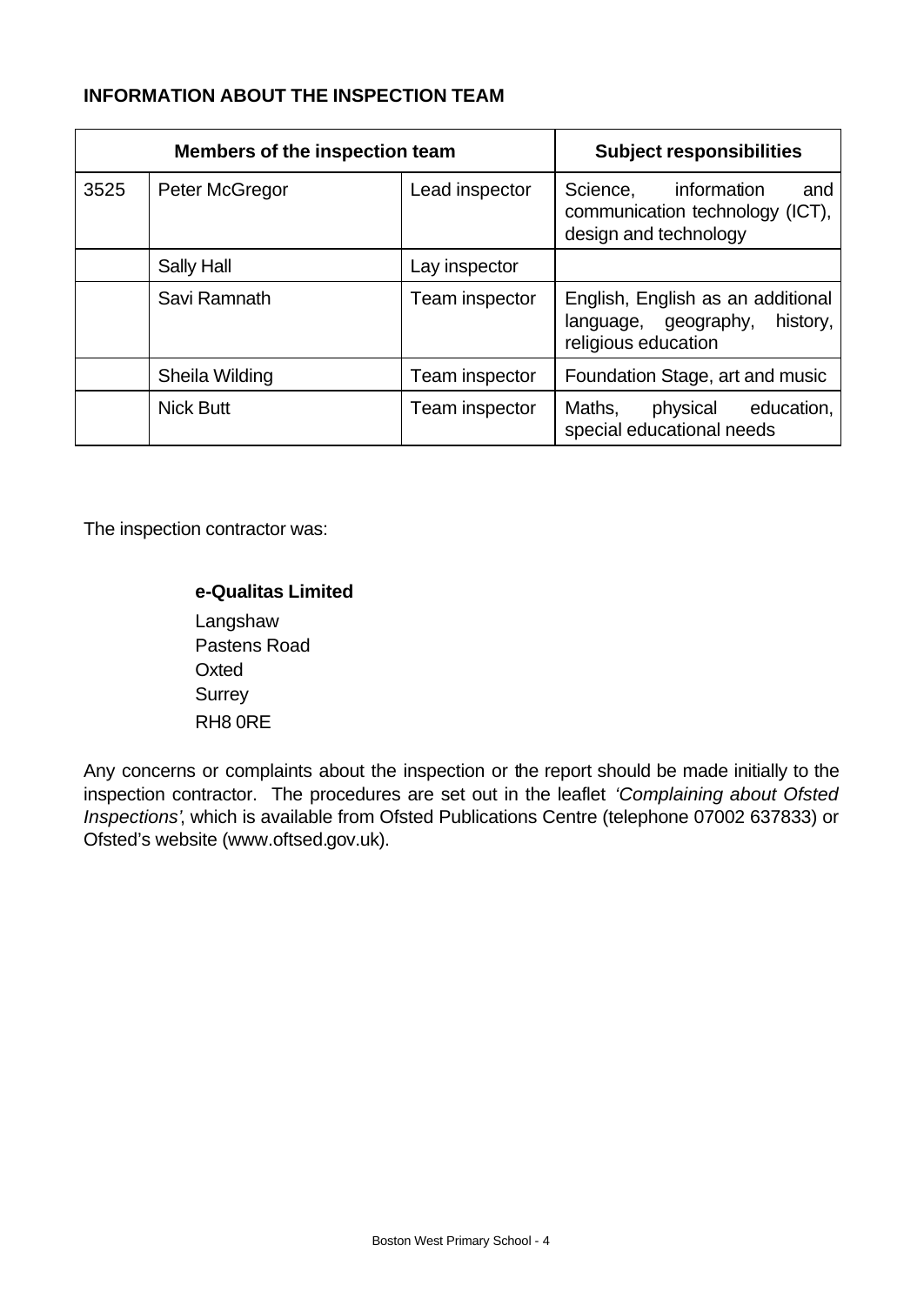# **REPORT CONTENTS**

|                                                                                                                                    | Page |
|------------------------------------------------------------------------------------------------------------------------------------|------|
| <b>PART A: SUMMARY OF THE REPORT</b>                                                                                               | 6    |
| <b>PART B: COMMENTARY ON THE MAIN INSPECTION FINDINGS</b>                                                                          |      |
| <b>STANDARDS ACHIEVED BY PUPILS</b>                                                                                                | 8    |
| Standards achieved in areas of learning, subjects and courses                                                                      |      |
| Pupils' attitudes, values and other personal qualities                                                                             |      |
| <b>QUALITY OF EDUCATION PROVIDED BY THE SCHOOL</b>                                                                                 | 11   |
| Teaching and learning<br>The curriculum<br>Care, guidance and support<br>Partnership with parents, other schools and the community |      |
| <b>LEADERSHIP AND MANAGEMENT</b>                                                                                                   | 16   |
| PART C: THE QUALITY OF EDUCATION IN AREAS OF LEARNING,<br><b>SUBJECTS AND COURSES</b>                                              | 18   |
| AREAS OF LEARNING IN THE FOUNDATION STAGE                                                                                          |      |
| <b>SUBJECTS AND COURSES IN KEY STAGES 1 and 2</b>                                                                                  |      |
| <b>PART D: SUMMARY OF THE MAIN INSPECTION JUDGEMENTS</b>                                                                           | 29   |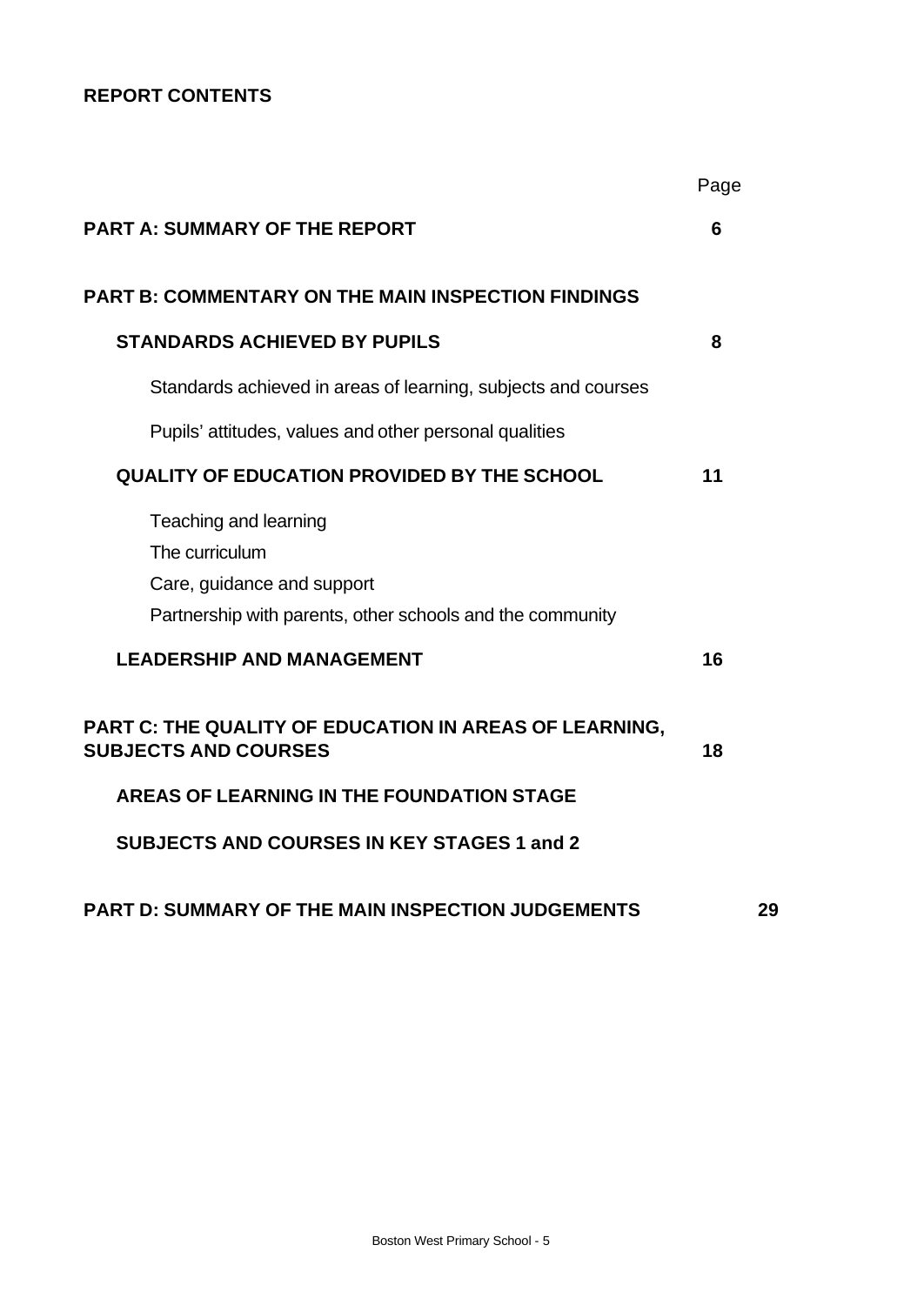## **PART A: SUMMARY OF THE REPORT**

#### **OVERALL EVALUATION**

**Boston West is a very good school** that has made excellent progress over the past four years. The quality of teaching is very good overall which results in very good learning and achievement. Pupils' standards are well above average by the age of eleven in English and science, and above average in maths. Pupils are very happy to come to school, they work hard and behave very well. The leadership of the headteacher is outstanding and management systems are clear and very effective. The headteacher is ably and consistently supported by his staff and governors. The school provides very good value for money.

The school's main strengths are

- The very high expectations and the vision for the school, clearly stated and implemented by the headteacher, have resulted in all pupils, including those with special educational needs, achieving very well
- Results in English, maths and science, in national tests taken at the age of eleven, were well above average in 2003; they were very good compared with similar schools
- Standards and pupils' achievements are exceptionally high in art
- The very good relationships between staff and pupils, teachers' high expectations and very well structured and prepared lessons result in very enjoyable and successful learning
- Pupils are valued highly and treated with great respect; they respond with positive attitudes and a strong motivation to learn
- The school works very hard to educate pupils to appreciate their environment

**Improvement since the last report in June 2002 has been very good**. The areas of concern at that time have been resolved. Standards have been raised and pupils' achievements are good or better in almost all subjects. The more able now achieve very well and pupils' skills in information and communication technology (ICT) are better. Investigative work and problem solving in maths and science are now very good, with a strong focus on developing pupils' skills across all subjects. The quality of teaching is now much better.

| <b>Results in National</b><br>Curriculum tests at the end |      | similar schools |      |      |
|-----------------------------------------------------------|------|-----------------|------|------|
| of Year 6, compared with:                                 | 2001 | 2002            | 2003 | 2003 |
| English                                                   |      |                 |      |      |
| mathematics                                               |      |                 |      |      |
| science                                                   |      |                 | A    |      |

#### **STANDARDS ACHIEVED**

*Key: A - well above average; B – above average; C – average; D – below average; E – well below average Similar schools are those whose pupils attained similarly at the end of Year 2.*

The table shows that the standards pupils attained improved greatly between 2001 and 2003. Pupils were very successful in 2003, and 2004 results are similarly good in English and science, a little lower in maths. In Year 2 national assessments in 2003, reading and writing standards were above average, and maths below average. In 2004, results are similar in spite of the year group having quite a high proportion of pupils with special educational needs. **Achievement is very good overall**. In relation to pupils' capabilities and starting points, current achievement is good in Reception and Years 1 and 2, and very good in Years 3 to 6. Most pupils are likely to achieve the goals children are expected to reach by the end of Reception. By the time pupils are seven, they have reached average standards and by the age of eleven well above average standards. Those with special educational needs and the very small number of pupils for whom English is an additional language, achieve as well as their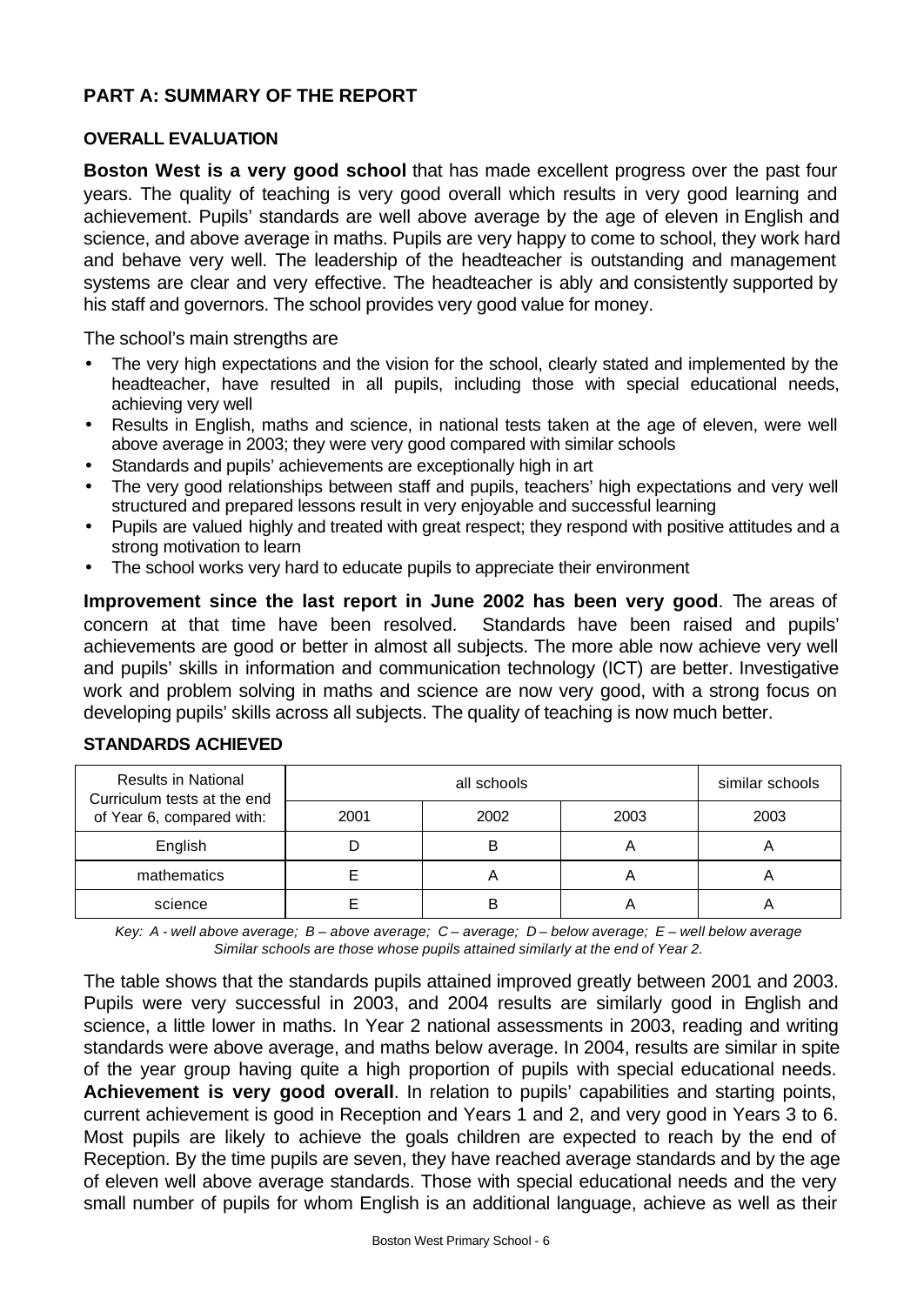peers. Achievement is good in ICT and excellent in art, where standards are extremely high. Pupils' work is of the expected standard in religious education and they achieve satisfactorily. **Pupils' personal qualities, including their spiritual, moral, social and cultural development, are very good.** Their attitudes are very positive. The school's strong moral code helps pupils to behave very well. Staff are successful in encouraging pupils to show respect for others and for their environment. Attendance is very good and punctuality is satisfactory.

### **QUALITY OF EDUCATION**

**The school provides a very good quality of education**. **Teaching is very good overall**. The quality is best in Reception and Years 3 to 6. Though good overall in Years 1 and 2, occasionally teaching does not have quite such high expectations of what pupils can do as in the other years. Teachers' subject expertise and the quality of relationships between adults and pupils are key elements in the success. Pupils become very good independent learners. Teaching of English, maths and science is very good in Years 3 to 6 and good in Years 1 and 2, except for science where it is sound. Assessment is generally well carried out. The school provides a good, well-planned curriculum complemented by very good visits, visitors and events that bring the curriculum alive, and a good range of clubs and activities. Levels of staffing are very good. The accommodation and resources for learning are good overall although the outdoor learning area for Reception age children is not as good as it could be, and this does impact on what children are able to achieve. Provision for pupils with special educational needs is very good. The school takes good care of its pupils, with very good arrangements for settling them into school routines when they start. Pupils receive very good support and guidance in their earliest years and in core subjects; there are some inconsistencies in the keeping of records of progress in other subjects. Pupils are very well involved in the school's work and development. A very good partnership has been established with parents and the community. Links with other schools are good.

## **LEADERSHIP AND MANAGEMENT**

**Leadership and management are very good overall**, focusing on improving all pupils' enjoyment through learning and their achievements. The leadership of the headteacher is excellent and inspirational. The leadership provided by other key staff is very good overall; they are empowered to lead by the headteacher, and work very effectively as a team. Selfevaluation is rigorous with a very strong focus on improvement. Management systems are well thought out and highly effective. Governance is very effective, being both supportive and challenging. The governors meet all their statutory requirements

### **PARENTS' AND PUPILS' VIEWS OF THE SCHOOL**

Parents expressed great satisfaction with the school and raised no concerns at their preinspection meeting. In their questionnaire responses, the following parental comment summarises their overwhelmingly positive views: *"My child is moving on to (secondary school), a well educated, confident and well–rounded person, undoubtedly enriched by her experience of Boston West Primary School".* Pupils' views echoed those of their parents. They believe they work hard, behave well and are very well supported by all the staff. Inspectors agree with the pupils' and parents' positive views.

### **IMPROVEMENTS NEEDED**

The school has no areas where major improvements are needed. A number of points are made in the text, however, across a range of aspects where some development would be helpful in improving pupils' achievements further.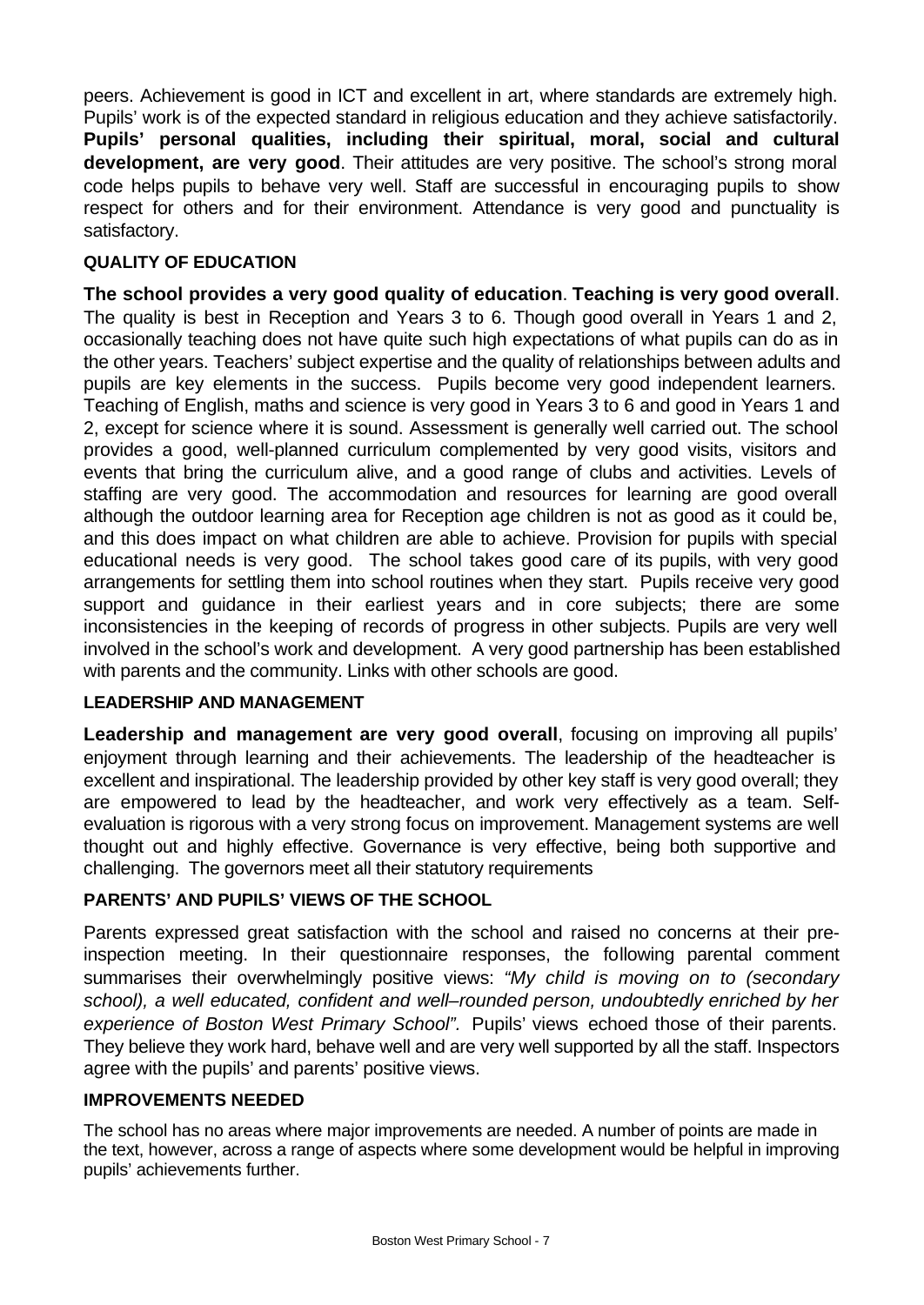# **PART B: COMMENTARY ON THE INSPECTION FINDINGS**

### **STANDARDS ACHIEVED BY PUPILS**

#### **Standards achieved in areas of learning, subjects and courses**

Achievement is very good overall. Most pupils' standards are at the level expected for their ages by the end of Reception and the end of Year 2. They are well above average by age eleven. In relation to their starting points, pupils achieve well up to Year 2 and very well in Years 3 to 6.

#### **Main strengths**

- Results in national tests at the age of eleven are very good; pupils attain well above average standards and achieve very well compared with similar schools
- Pupils' achievements in art are excellent and standards are very high
- Pupils' investigative and problem solving skills are very good
- Pupils with special educational needs make very good progress
- Achievement in Reception is good rather than very good due to some restrictions in accommodation

#### **Commentary**

#### *Standards in national tests at the end of Year 6 – average point scores in 2003*

| Standards in: | School results | National results |  |
|---------------|----------------|------------------|--|
| English       | 29.4 (28.4)    | 26.8 (27.0)      |  |
| mathematics   | 28.6 (28.7)    | 26.8 (26.7)      |  |
| science       | 30.5(29.6)     | 28.6 (28.3)      |  |

*There were 33 pupils in the year group. Figures in brackets are for the previous year.*

1. Pupils' standards in the national assessments at age eleven in English, maths and science improved greatly between 2001 and 2003. Results were well above average in all three subjects in 2003 and very good compared with results of other similar schools, that is schools where pupils achieved similar results when they were seven. A high proportion of pupils attained the higher level 5 in all three subjects, indicating that average and high attaining pupils do particularly well. The trend of improvement in test results is well above the national trend. Boys' achievements are better in maths and science than in English, as is the case nationally. The school exceeded its targets in English but did not quite meet them in maths. Results in 2004 are similarly good in English and science, although a little lower in maths.

#### *Standards in national tests at the end of Year 2 – average point scores in 2003*

| Standards in: | School results | National results |  |  |
|---------------|----------------|------------------|--|--|
| reading       | 16.6 (16.4)    | 15.7 (15.8)      |  |  |
| writing       | 15.3(14.0)     | 14.6 (14.4)      |  |  |
| mathematics   | 16.0 (17.8)    | 16.3 (16.5)      |  |  |

*There were 38 pupils in the year group. Figures in brackets are for the previous year.*

2. In Year 2 national assessments in 2003, reading and writing standards were judged to be above average, and maths below average. Compared with national figures, a higher proportion attained the higher level 3 in reading and writing than in maths. The overall trend of improvement in English and maths over the past five years is higher than the national trend. Teacher assessments of science in 2003 indicate that standards were very high, with all pupils attaining the expected level 2. In 2004, the schools' test results and teacher assessments are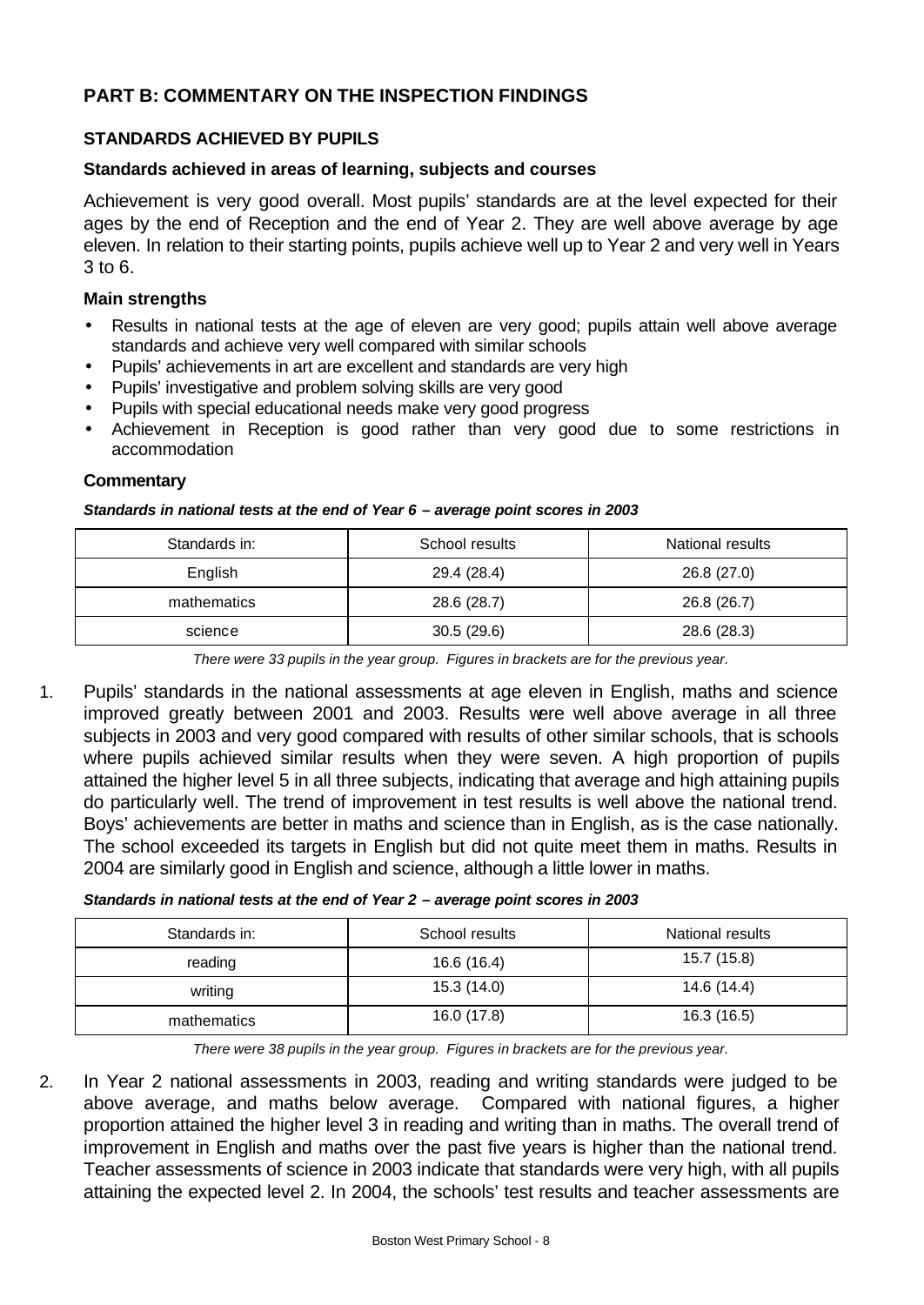similar to those of 2003, although the year group had quite a high proportion of pupils with special educational needs, mainly at the first level of 'school action'.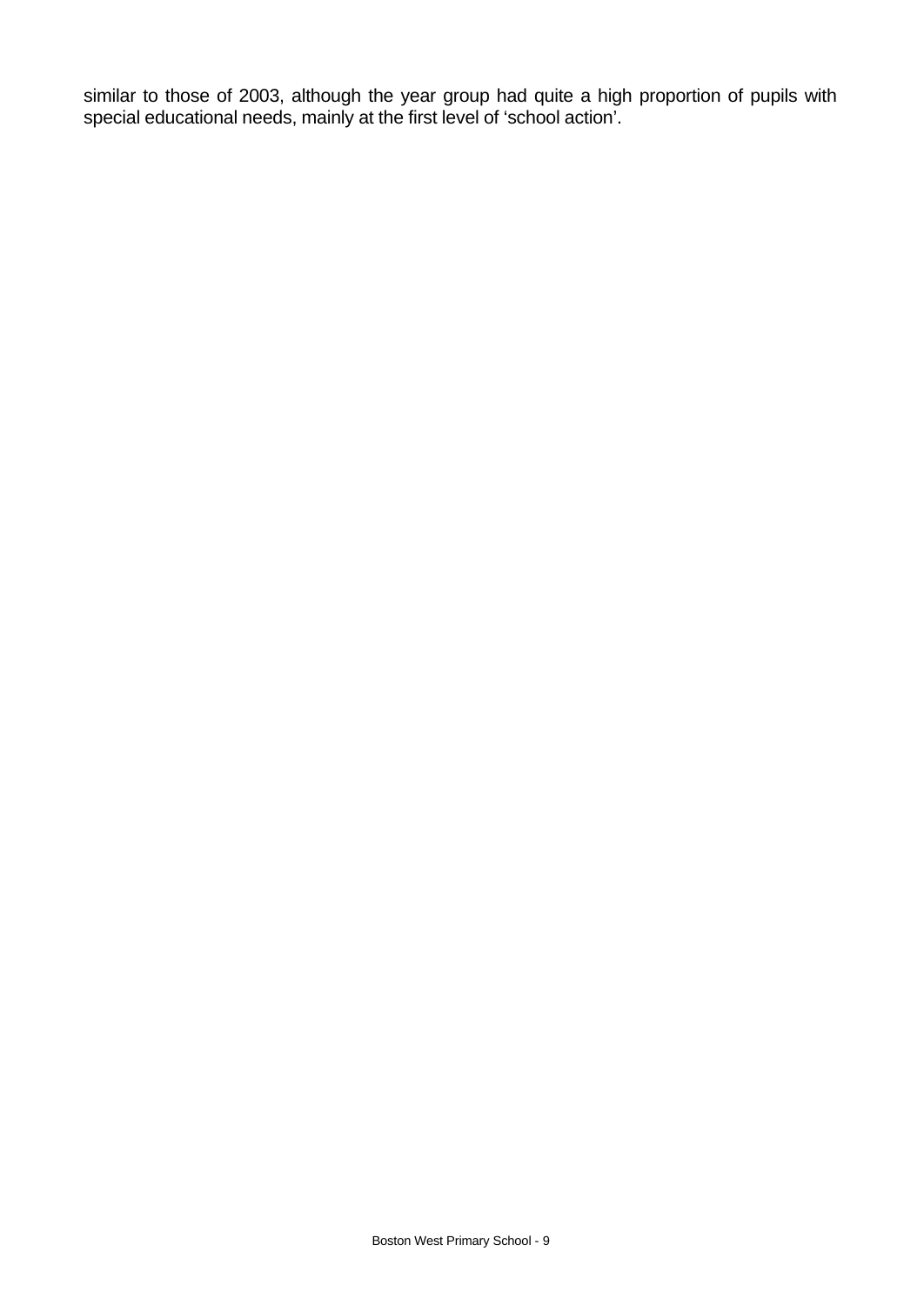- 3. Most pupils are likely to achieve the expected goals in the six areas of learning by the end of their reception year. Standards are broadly average. Achievement is good, rather than very good, even with very effective teaching and positive attitudes of the children, because the classrooms are rather small and the outside play area is not as good as it could be. This restricts what can be achieved in areas such as personal, social and emotional development, physical development and creative development, although progress and achievement are good overall in the three areas. Children have good opportunities to read and write and oral work is a priority at all times, so progress in communication, language and literature is very good. In mathematical development, pupils count and learn about shapes and direction and here too progress is very good. In knowledge and understanding of the world, pupils make very good progress in several areas, but computer use is less than it should be.
- 4. By the time pupils are seven, they have attained broadly average standards and by the age of eleven, well above average standards. Achievement is good in English and maths in Years 1 and 2 and satisfactory in science. In English and maths, standards are broadly average, and in science they are a little below the level expected for pupils' ages. The less able do particularly well in maths and boys in writing (who now do as well as the girls) because work is focused on their needs. Achievement is very good in English, maths and science in Years 3 to 6 because of the high quality of teaching and the extremely positive attitudes of the pupils. They reach well above average levels in English and science, and above average in maths. In English, teaching strikes a very good balance between reading, writing and speaking and listening, and pupils practise these skills in all their other subjects. In maths and science, the focus on skill development in investigative work and problem solving is very helpful to the pupils. In Years 1 and 2, pupils do not record enough of their science work in books. Teachers have worked hard at providing equality of opportunity for boys and girls and no discernible difference in progress was apparent.
- 5. Standards in literacy and numeracy are average at the age of seven and well above average at the age of eleven. These skills are as a result of the strong focus on both areas in most subjects of the curriculum. ICT skills are about average - above in some areas and below in others. Pupils use computers with confidence and are well equipped with the skills they need to further their studies and to help them in their daily lives, with the exception of their slow keyboard skills.
- 6. Standards are broadly average and achievement satisfactory in religious education. Pupils have a good knowledge of religions but do not always consider the impact of them on their own lives. In art, standards are exceptionally high and pupils' achievements are excellent. In other subjects, where work was sampled, standards of work were generally above expectation and achievement good.
- 7. The achievement of pupils with special educational needs is very good because teaching is of a consistently high quality. Planning takes account of their differing abilities and pupils are supported both within classes and in withdrawal groups. Pupils whose needs require specific funding are very well supported by well-trained and experienced assistants. The very small number of pupils for whom English is an additional language, achieve as well as others, because of the support they receive from staff and their peers.
- 8. Since the last report, two years ago very good progress has been made in improving standards and pupils' achievements.

### **Pupils' attitudes, values and other personal qualities**

Pupils' attitudes and behaviour are very good. Attendance is very good and punctuality is satisfactory. The provision for pupils' spiritual, moral social and cultural development is very good.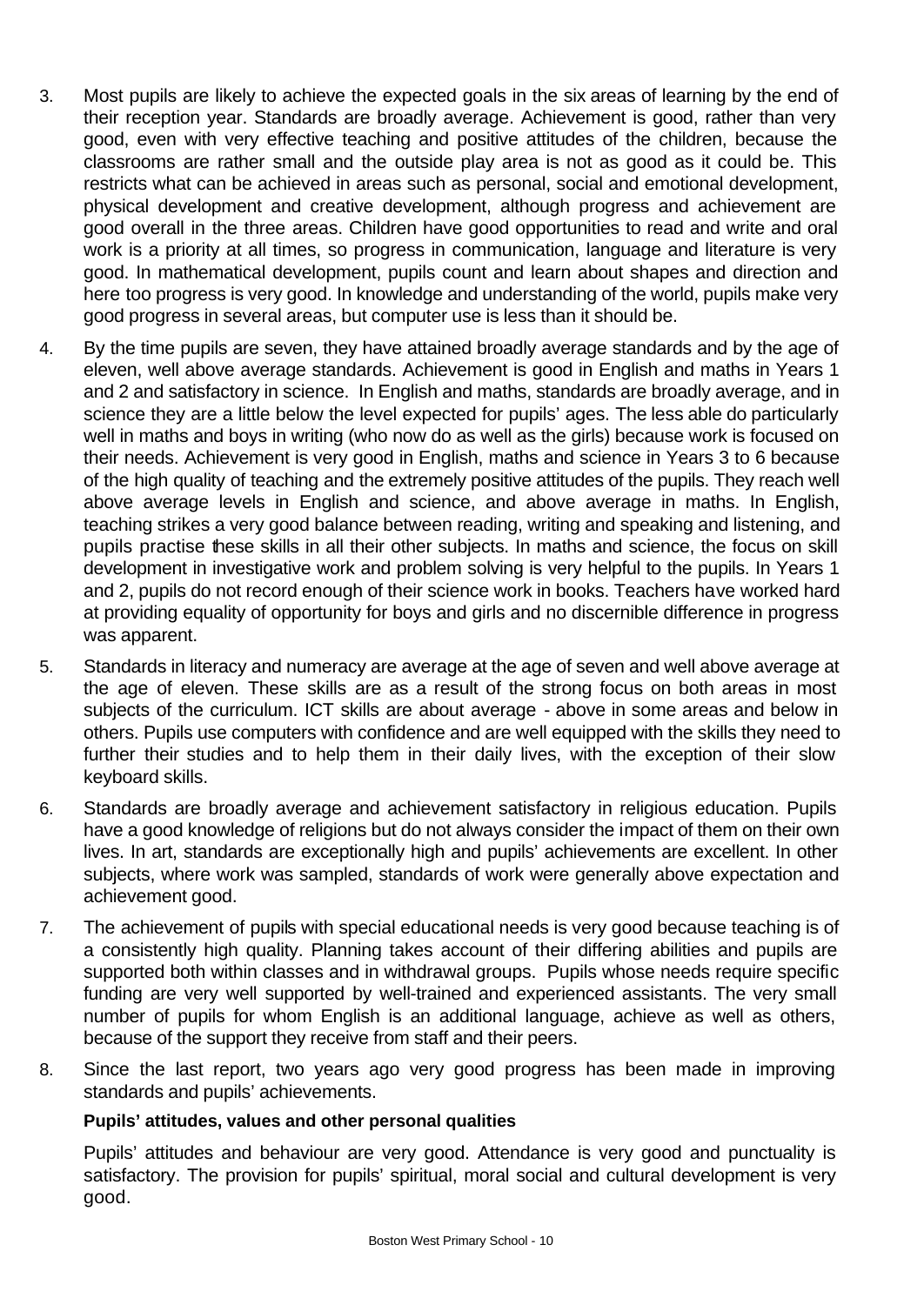### **Main strengths**

- Pupils enjoy coming to school very much and absence rates are low
- The school's very good promotion of social development makes pupils feel part of the school community
- Pupils are very enthusiastic about their work and other activities
- The school's strong moral code helps pupils to behave very well
- Staff successfully encourage pupils to show respect for others and for their environment

#### **Commentary**

9. Attendance rates are well above average, with very few unauthorised absences. This is because the pupils really want to come to school and are usually only absent if they are ill. The school's very positive ethos has a beneficial impact on attendance rates. Most pupils arrive at school promptly and settle quickly to their work. A few parents are not bringing their children to school on time, and these pupils are missing an important start to their school day.

#### **Attendance data**

#### *Attendance in the latest complete reporting year, 2002-2003 (%)*

| Authorised absence |     |  | Unauthorised absence |     |
|--------------------|-----|--|----------------------|-----|
| School data        | 4.4 |  | School data          |     |
| National data      | 5.4 |  | National data        | J.4 |

*The table gives the percentage of half days (sessions) missed through absence for the latest complete reporting year.*

- 10. The school's provision for social development is very good and pupils are developing into mature and confident citizens. A very strong sense of community exists amongst staff, parents, governors and pupils. Pupils are proud of their school and know that this is because of the effort of everyone in fulfilling the school's aim of 'Working Together for Success'. Relationships are very good. Boys and girls work very well together in pairs and groups and they play very well together in the playground. Lunchtime is a very pleasant, social occasion and pupils chat and eat in a calm and friendly environment. There are some very good opportunities for pupils to take responsibility; Year 6 monitors, members of school council, buddies and 'eco-warriors' (who look after the environment) take their duties very seriously. School productions and residential visits enable pupils to develop their social skills through teamwork.
- 11. Many adults who work in school are skilled at developing the pupils' self-esteem. They create an atmosphere where pupils are willing to contribute their ideas and persevere with challenging tasks without fear of failure or ridicule. Pupils are very keen to participate in this stimulating learning environment. They listen carefully, are eager to answer questions, and work with sustained concentration. Their very good attitudes have a positive effect on their achievements. Pupils value the very good range of extra-curricular activities, and after-school clubs are very well attended.
- 12. The school's strong moral code works well because of the consistent and high expectation of good behaviour by adults working in the school. Pupils respond very well to the system of rewards, and sanctions are rarely needed. Successes are celebrated through displays, in lessons and through assemblies. Pupils say that isolated incidents of anti-social behaviour and bullying are dealt with well. Pupils can tell their teachers about their concerns through a note in the 'bubble box' and issues are debated sensitively in whole-class discussions. The behaviour and attitudes of pupils in the infants are good, but not as good as in the rest of the school. Pupils are not always as interested in their work as they could be and they sometimes take time to settle. This partly reflects the quality of teaching, which, although good, is not as stimulating as in the junior classes.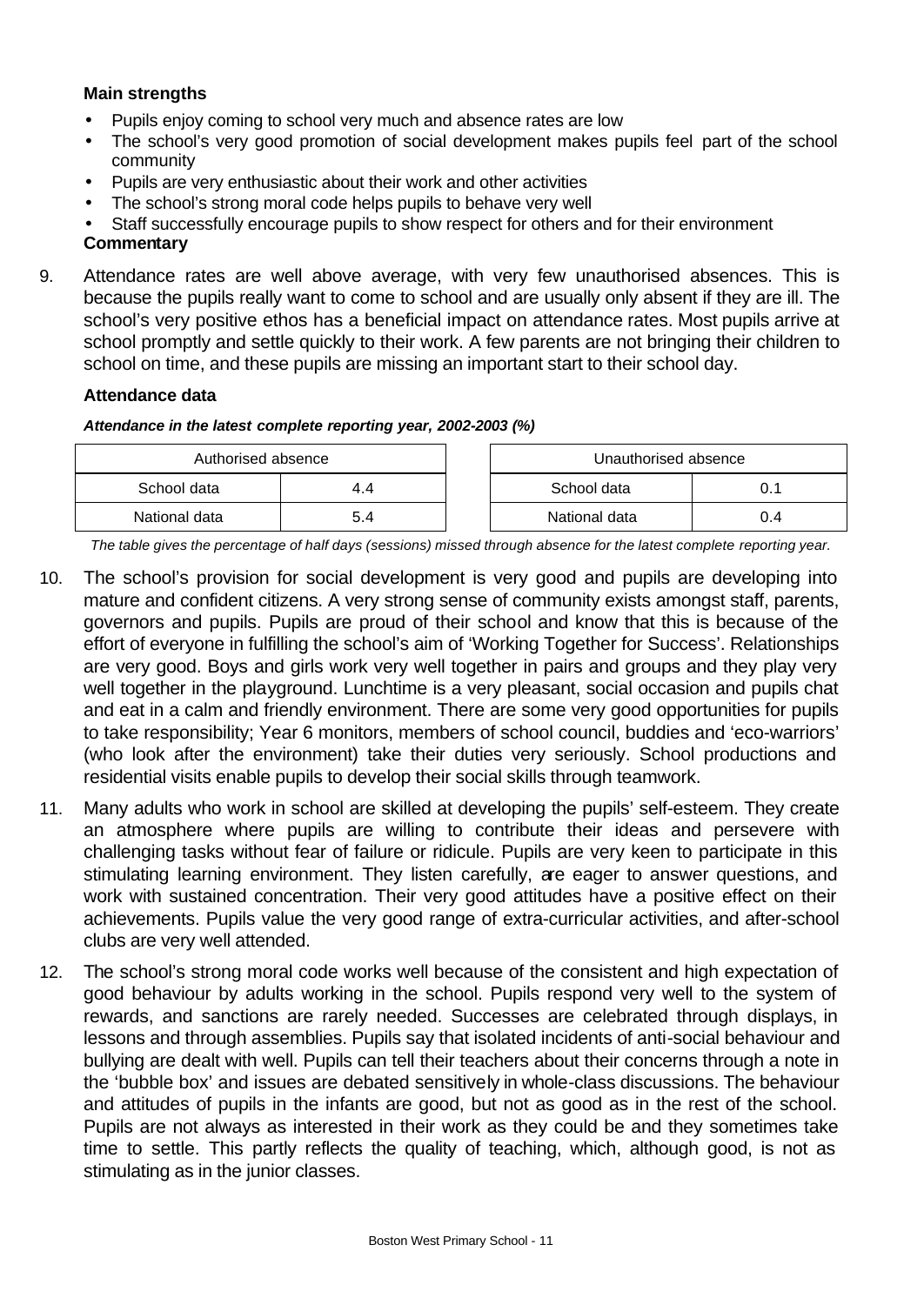- 13. The school successfully promotes mutual respect for others and staff are very good role models. Through class discussions, lessons and assemblies, pupils learn to value others' feelings, cultures and beliefs. The school's promotion of looking after the environment has caught the pupils' imagination. This is reflected in the eco-warriors' successful campaigns to create wildlife areas, a willow classroom and a trim trail. They are justly proud of their Eco School status and particularly enjoyed talking about their achievements to the Princess Royal when she visited their stand at the county show.
- 14. Children's personal, emotional and social development in the Foundation Stage is good and they end their reception year with average standards, having started with below average. The quality of relationships and the very positive ethos in the school, apparent, for example in the assemblies and playground, do much to help pupils in their progress.
- 15. The behaviour, attitudes and personal development of pupils with special educational needs are very good. Support is appropriate and teachers make lessons interesting. Teaching assistants enable pupils to participate fully. In subjects such as physical education, the quality of teaching enables these pupils to improve their self-confidence.

#### **Exclusions data**

#### *Ethnic background of pupils Exclusions in the last school year*

| Categories used in the Annual School Census         | No of pupils<br>on roll | Number of<br>fixed period<br>exclusions | Number of<br>permanent<br>exclusions |
|-----------------------------------------------------|-------------------------|-----------------------------------------|--------------------------------------|
| White - British                                     | 254                     |                                         |                                      |
| White – any other White background                  |                         |                                         |                                      |
| Mixed - any other mixed background                  |                         |                                         |                                      |
| Asian or Asian British - Indian                     |                         |                                         |                                      |
| Black or Black British - any other Black background |                         |                                         |                                      |
| Any other ethnic group                              |                         |                                         |                                      |

*The table gives the number of exclusions, which may be different from the number of pupils excluded.*

- 16. A small number of pupils in the academic year 2002-3 were excluded when their conduct was unacceptable. All procedures were followed appropriately. There have been no exclusions during the current year.
- 17. The pupils have maintained their very good attitudes and behaviour found at the time of the last inspection.

### **QUALITY OF EDUCATION PROVIDED BY THE SCHOOL**

The overall quality of education provided is very good. Teaching and learning are very good overall and assessment is good. The curriculum is broad and balanced with very good enrichment. The care taken of pupils and links with other schools are good; links with the community are very good. Parents and pupils have very positive attitudes to the school.

#### **Teaching and learning**

The quality of teaching is very good overall. The quality is best in Reception and Years 3 to 6. Assessment is good overall, although much better in the Foundation Stage and English, maths and science than in some other subjects

#### **Main strengths and weaknesses**

• Teaching is very effective in Years 3 to 6 which results in very good learning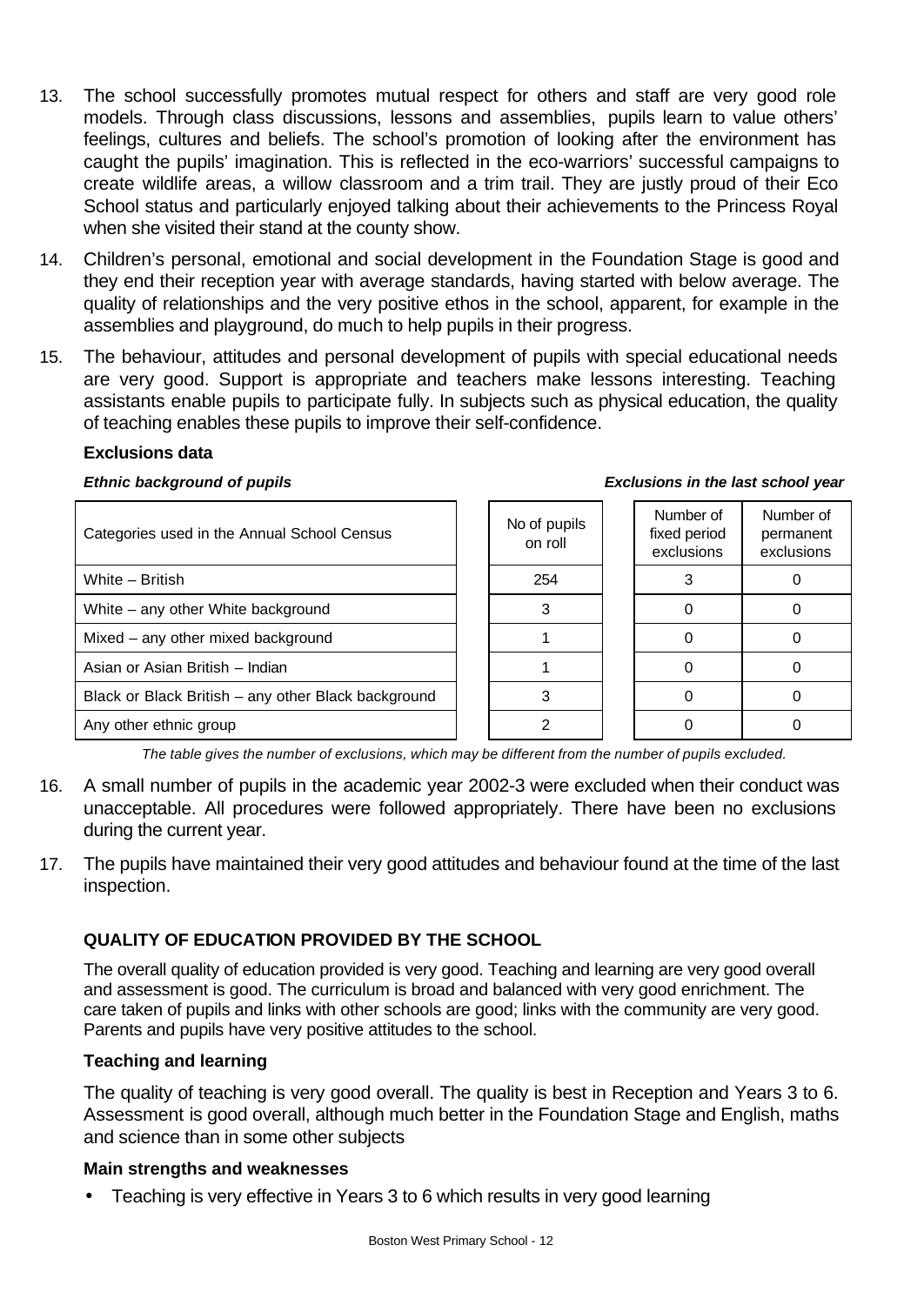- Teaching in the Foundation Stage is very good
- Teachers are very knowledgeable about the subjects they teach, particularly in the three core subjects and art
- Teachers have high expectations and make learning enjoyable and fun
- Very good relationships and mutual respect between teachers and pupils often result in very good behaviour in lessons and positive attitudes to learning
- The quality of teaching in Years 1 and 2, although good overall, is not as effective as in other years

### **Commentary**

#### *Summary of teaching observed during the inspection in 31 lessons*

| Excellent | Very good | Good     | Satisfactory | Jnsatisfactory | Poor     | Verv Poor |
|-----------|-----------|----------|--------------|----------------|----------|-----------|
| (6%)      | 14 (45%)  | 12 (39%) | $3(10\%)$    | $0(0\%)$       | $0(0\%)$ | $0(0\%)$  |

*The table gives the number of lessons observed in each of the seven categories used to make judgements about lessons; figures in brackets show percentages where 30 or more lessons are seen.*

- 18. The very good quality of teaching in Reception and Years 3 to 6 results from teachers' high expectations of what the pupils can achieve, their detailed preparation and the fun they have whilst teaching. Relationships are very good indeed because teachers show respect for all pupils, whatever their abilities or backgrounds, and pupils in turn value and enjoy the company of their teachers. This mutual approach helps to maintain very high standards of behaviour, both within the classroom and around the school.
- 19. Teachers' subject knowledge in art is quite outstanding and it results in excellent learning and achievement. When pupils ask for advice, practical techniques are modelled enabling them to make rapid and very effective progress in learning new skills, often advanced ones, well above the standards expected of the pupils' ages. The staff's very good knowledge of teaching and learning in English, maths and science has a similar positive impact on pupils' learning. The techniques advocated by the national strategies for literacy and numeracy are used by staff in most lessons in most subjects. Very good characteristics of many observed lessons were: good planning and structure, with clear 'beginnings, middles and ends'; sessions where work was carefully taught and matched to the needs of the pupils; and pupils' involvement in their own learning. The teaching quality was usually good or better, only dropping to a satisfactory quality in a few lessons.
- 20. The overall quality of teaching in English, maths and science in Years 3 to 6 is very good. In Years 1 and 2, teaching is good in maths and English and satisfactory in science, where too little work is recorded.
- 21. The fun and enjoyment noted in classes stems from the confidence staff have in what they are doing and their certainty that pupils will behave and participate in the various tasks they plan. Staff relax and enjoy their teaching and the pupils respond in a like manner in their learning. Teaching assistants and other supporting adults usually provide very good help in the classroom, teaching effectively. They are usually very well briefed and complement the teachers' work, for example, resolving any minor behaviour incidents that materialise when the teacher is occupied, or by teaching a group of pupils a specific point or approach.
- 22. The setting system works very well for English and maths in Years 4, 5 and 6. This enables teachers to match work more easily to pupils' needs, so expectations are high and appropriate for high and low attainers alike. In science, the regrouping of pupils in Years 5 and 6 into single age classes, during the time when pupils are being prepared for national tests, has a positive effect on teaching and learning.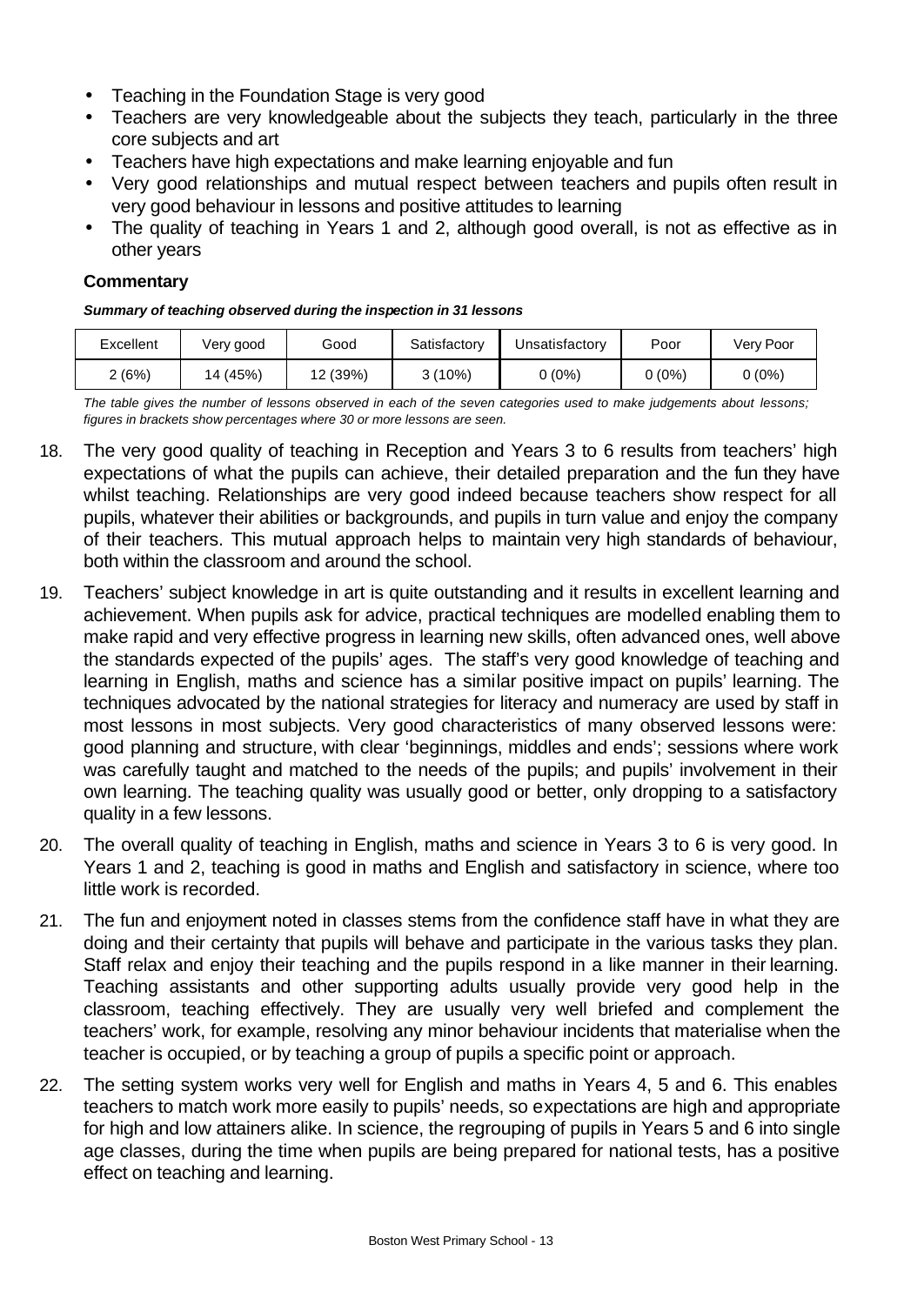- 23. The result of such good teaching is that pupils are confident learners and show good independent learning skills. They apply themselves very effectively, questioning with confidence any points they fail to understand. They also work very well together in groups, accepting the need to develop good social interactions in whichever group they are placed.
- 24. An example of very good practice seen in a lower maths set involved pupils reflecting shapes in a mirror line in order to improve their knowledge of lines of symmetry. The pace of work was very rapid and, following the very effective teacher explanations and exemplification, pupils soon completed the first, second and third sets of problems set. The teacher always had a more interesting problem available, however, and time flew in the lesson. Pupils were unaware that the end of the lesson had arrived and had no wish to stop for lunch. They were very proud of their achievements and had experienced real success in their work.
- 25. Many examples of similarly good practice were observed, but not all lessons were equally successful. In Years 1 and 2, a higher proportion of sound and good lessons were observed and the quality of work in the pupils' books confirmed that the overall quality was good and not very good in these classes. Many of the strengths seen in Reception and Years 3 to 6 were apparent but also some minor weaknesses, such as the teacher talking for too long and keeping the pupils too long on the carpet merely listening. Teachers had lower expectations of some pupils during group work and they failed to get the full attention of the class when speaking to them. Pupils' ICT skills have improved greatly over recent years but class-based computers are not always used sufficiently. Teaching assistants were rather passive at times and insufficiently involved.
- 26. Pupils with special educational needs are very well taught. Teachers have high expectations of what they can achieve and monitor their progress very well. Staff work together with the special educational needs co-ordinator to ensure that individual education plans are relevant and targets are attainable. Teaching assistants provide very good support in lessons, and pupils know how well they are doing. Pupils learn very well because teaching is fun and work is well matched to their abilities.
- 27. The very few pupils for whom English is an additional language are very well supported because teachers are aware of their needs and work hard to meet them.
- 28. Teachers assess pupils' understanding very effectively in most lessons. They question boys and girls appropriately, challenging high and low attainers alike. Most work is well marked, but not all. In some cases, a few errors are missed and pupils are unsure as to how they can improve further. In the Foundation Stage, the formal stepping-stones criteria are used to identify individual children's achievements and standards, and work is carefully planned for the children in the light of this analysis. Assessment of pupils' work is very effective in English and maths, measured against small-step targets. In other subjects, progress is measured against identified key skills and the picture is inconsistent. In religious education, for example, pupils are not always clear about how they are doing or how to improve. Pupils, do, however, generally have a good idea about their relative success in subjects.
- 29. The quality of teaching has improved across the school since the time of the last inspection. The focus on developing pupils' skills has been very helpful in improving their learning, which is much better than two years ago.

## **The curriculum**

The school provides a good, well-planned curriculum complemented by very good enrichment opportunities. In the last four years, there has been a strong and very successful emphasis on the core subjects of English, maths and science, with a focus on skill development across all subjects. Levels of staffing are very good. The accommodation and resources for learning are good overall.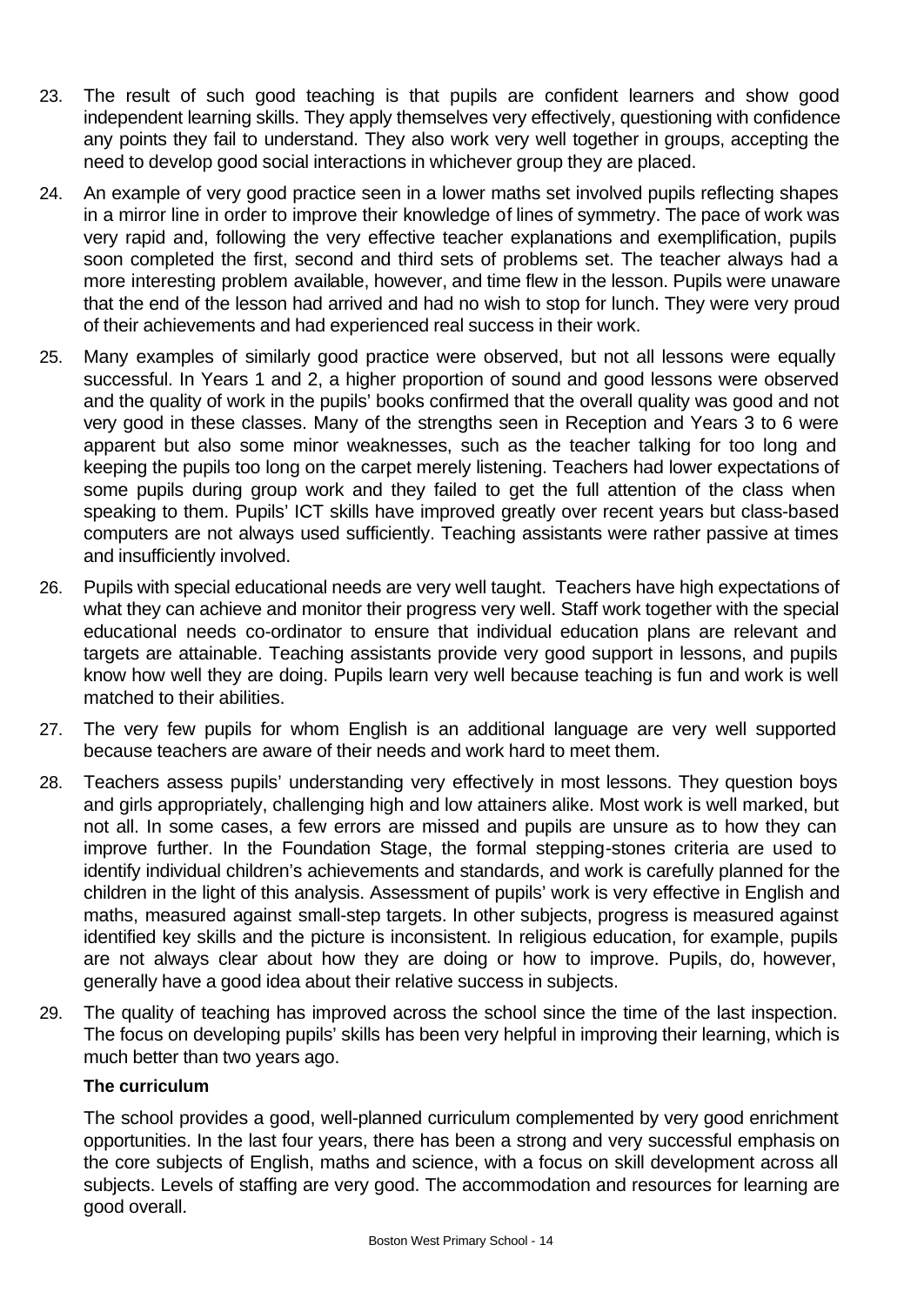### **Main strengths and weaknesses**

- A focus on continuity in skill development, as well as statutory curriculum requirements, is helping pupils to appreciate links between subjects and to deepen their understanding of literacy and numeracy
- Provision for pupils with special educational needs is very good
- The school makes very good provision for pupils to be included fully in all activities
- Very good use is made of visits, visitors and events to bring the curriculum alive, supported by a good range of out-of-lesson clubs and activities
- A very good outdoor environment surrounds the school, but classrooms where Reception age children are taught are small and their outside learning area is not as good as other school facilities.

- 30. Good planning, particularly in Years 3 to 6, ensures that the skills pupils learn in one subject are developed in others. In religious education, history and geography, for example, pupils' literacy skills are used well in stories, reports and instructions. In science, pupils use measuring skills in their experiments as they do in maths and design and technology, and record the findings by ordering their writing in a systematic way. Pupils throughout the school, particularly the older ones, confidently access the Internet to find information supporting their study units in subjects such as geography, history and science. Curriculum planning for English, maths and science is detailed and makes good use of materials available nationally, which help staff teach more effectively.
- 31. The school tries to help all pupils, regardless of ability, gender or ethnicity, to have equal access to the opportunities provided. Teachers' planning for coverage of the curriculum is good, taking into account the needs of the mixed aged classes. The more able pupils are challenged effectively through setting, booster groups and additional sessions in English, maths and science. Pupils with special educational needs are given full access to the curriculum and helped by additional resources to support their understanding. For much of the time they take part in class lessons, with work suited to their abilities. They are encouraged to participate in extra-curricular activities, which boosts their self-confidence.
- 32. Through circle time, and at many other times in subject lessons, a very good proportion of curriculum time is allocated to the pupils' personal, social and health education. Pupils have appropriate opportunities to discuss sex and relationships education, and the impact of drugs on people's lives.
- 33. Pupils receive a rich variety of learning experiences that cater very well for their interests and needs. Very good use is made of the locality, visits and visitors to enrich the curriculum. Much of the learning is based on first-hand experiences because of the numerous visits made to places of interest, for example Skegness and the city of Nottingham. There pupils learn that features of places and aspects of life may be similar to, or different from, those of their own locality. The school taps into local expertise, for example a costume maker and local sculptor. The outcome of this breadth of curriculum planning is seen in the way pupils have produced Tudor costumes of a very high quality, and the wooden sculpture of a phoenix, the school emblem, which is on permanent display in the entrance hall. A trans-Pacific rower visited the school before embarking on his journey, and now pupils are following his progress through emails. Pupils are given the opportunity to participate in a good range of after-school clubs, inter-school sports and a variety of music groups, including a woodwind band. These activities contribute significantly to pupils' learning and to their social development.
- 34. The school is very well staffed with skilled teachers and learning support assistants, who make an important contribution to pupils' learning and their very good achievement. The school's accommodation is good; the building is well maintained and classrooms are attractively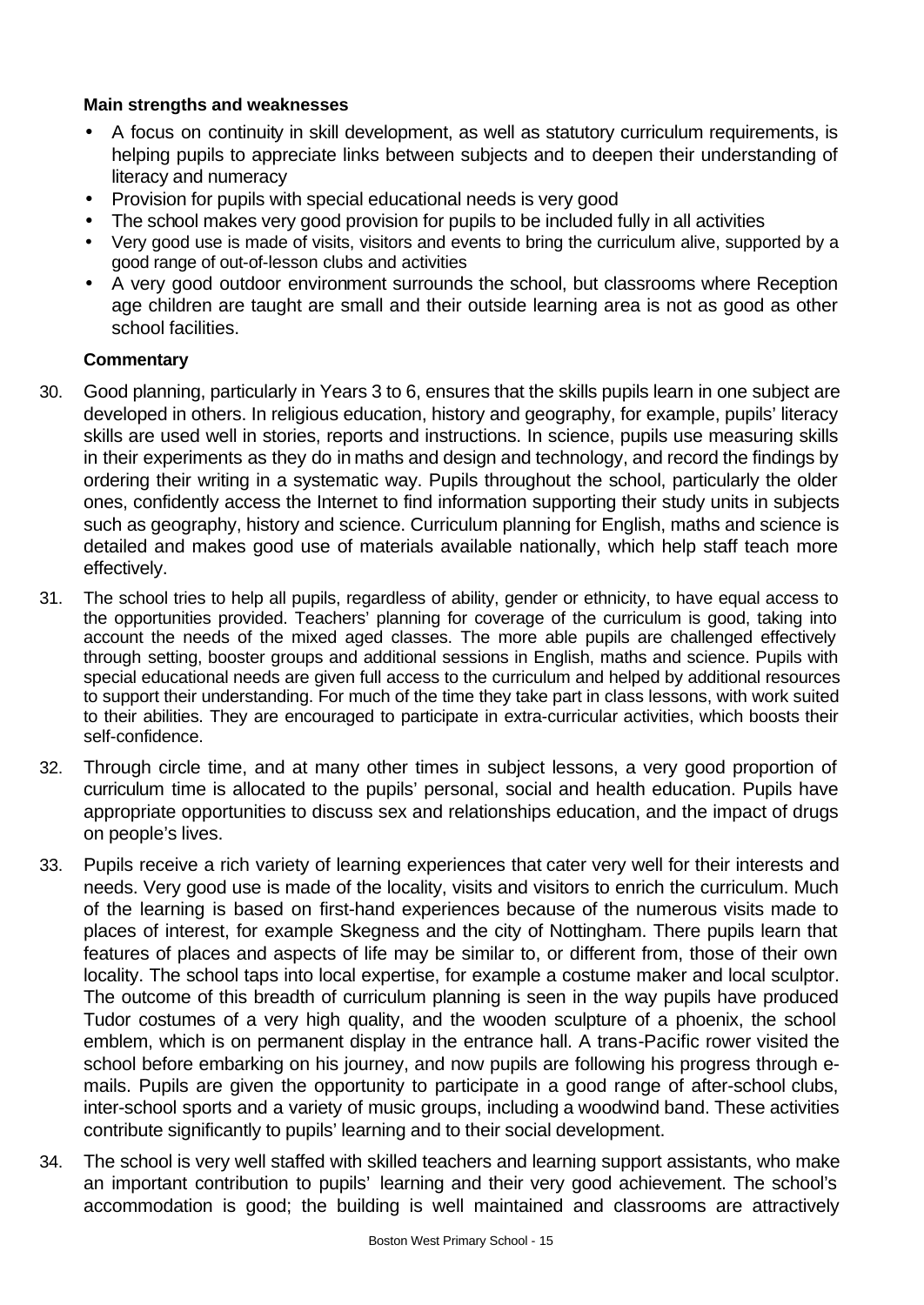presented to form an interesting and stimulating learning environment. Reception classrooms are small, however, which makes teaching and learning more difficult, despite the best efforts of staff. The outdoor accommodation and grounds are great assets. A good play space has a mix of hard and grass areas. Older pupils enjoy large play apparatus for balancing and climbing and learn from the very good pond and natural areas. Plans are in hand to remedy the one area with shortcomings - the outdoor learning environment for Reception. Overall, good equipment and resources are enabling lessons to proceed at pace and for pupils to enjoy learning.

35. Since the last inspection there has been very good improvement. The ICT curriculum is secure, and opportunities for investigative work in both science and maths are now very good. The curriculum is planned to meet the needs of high attaining pupils as well as others.

#### **Care, guidance and support**

The school provides good care, support and guidance for pupils. It involves pupils very well in the school's work and development.

#### **Main strengths and weaknesses**

- Academic support and guidance is provided very effectively in maths and English
- Induction arrangements for pupils are very good
- The school council makes a significant contribution to school life
- Records of pupils' progress in some subjects are not clear enough

- 36. The school's procedures for ensuring that pupils learn in a healthy and safe environment are good. The medical room is well resourced and staff are suitably qualified. Detailed records of treatment are kept. Regular health and safety checks take place. The school recognises the need to ensure that written records of these are kept in the building.
- 37. The headteacher is the responsible officer for child protection and staff know to go to him with any concerns. On-going training is provided for all staff, for example an in-service day at the start of the new academic year, to ensure all are conversant with the latest requirements. There are good working relationships with all relevant support agencies. Appropriate pastoral records are kept.
- 38. Pupils are very well involved in the life of the school and their views are sought through the wellestablished school council. They also seek the views of their peers through class councils. School councillors are proud of their role and work hard to involve all pupils in decisions. Recent developments have included improvements to the decoration of the school hall and a quiet area in the playground. The school encourages pupils to have a sense of responsibility. This is realised in many ways, not least through the imaginative school grounds and ecofriendly environment.
- 39. In all lessons, learning intentions are clearly stated and at the end of sessions pupils often discuss their achievements and how to progress further. They all have helpful targets for literacy and maths. Detailed procedures are in place to assess pupils' progress in English, maths and science. Setting in maths and English has helped standards to improve. Tracking in the Foundation Stage using the stepping-stones criteria is effective, but in some non-core subjects, records of assessment against key skills are not always clear or transferred from one class teacher to the next at the end of a year. The caring ethos of the school means that relationships are very good and pupils are treated with respect. Pupils are happy to ask for help when they need it and value guidance.
- 40. Support for pupils with special educational needs is very good. Rigorous and effective school procedures are administered efficiently. All staff contribute to identification of pupils' needs as early as possible. Individual education plans are detailed and well written. The views of pupils and parents are sought every term when progress is reviewed. Pupils know what their targets are, and how well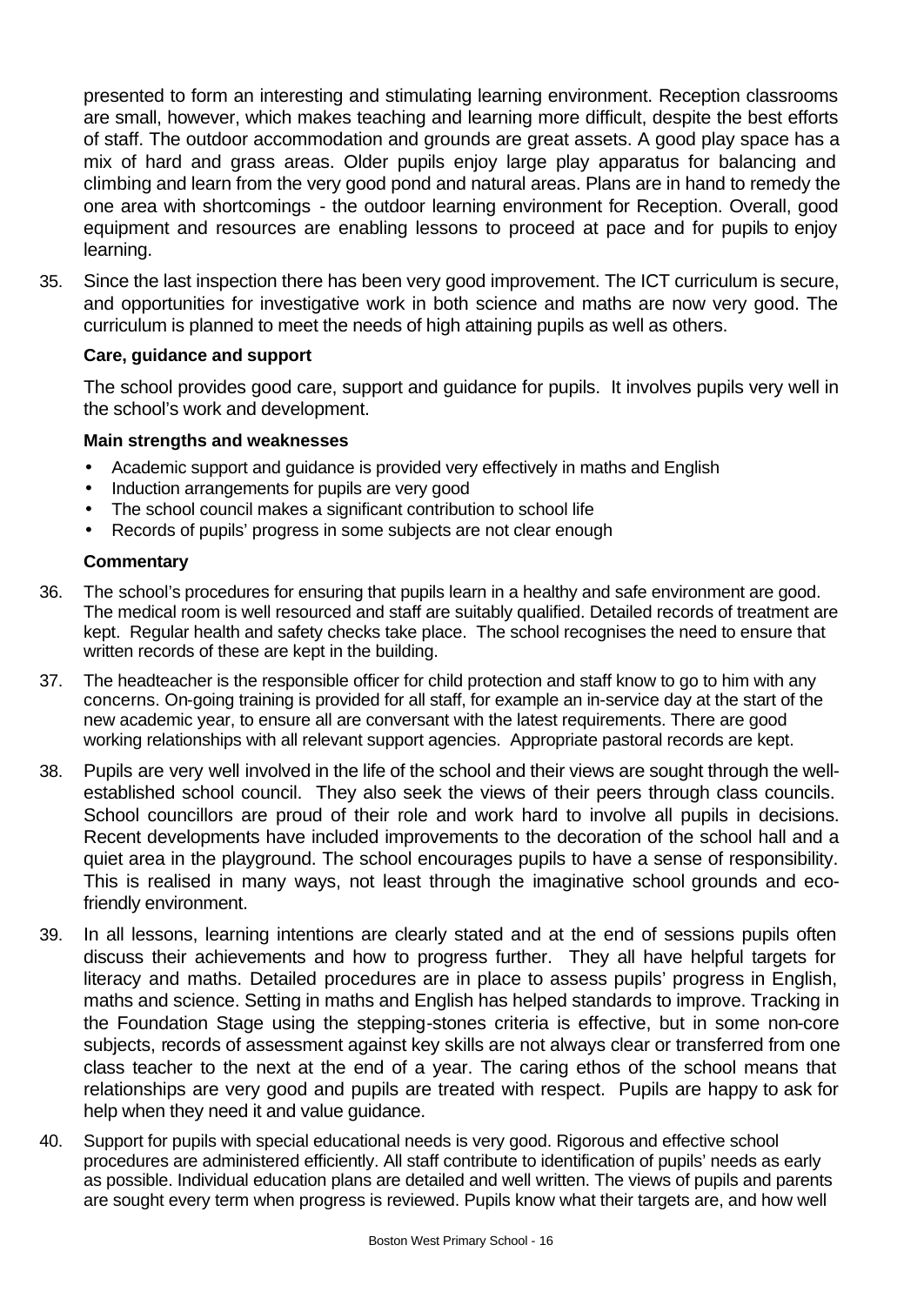they are doing. They enjoy coming to school and work hard. Those with specific funding are very well cared for by their named helpers.

- 41. Children are very well prepared for starting school in Reception. Procedures for transfer to Year 1 are also well established. Pupils have prepared their own very helpful leaflet for newcomers. Good use is made of the "buddy" system to introduce pupils to the school and to help them to make friends.
- 42. Insufficient evidence is available in the last report to indicate the overall improvement in care, guidance and support since June 2002. Records of progress are better than at that time, however, and targets in English and maths are now more effective as they are related to individual pupils.

#### **Partnership with parents, other schools and the community**

Links with parents and the community are very good. Links with other schools are good.

### **Main strengths**

- The parents feel welcome in school and support its work
- The school provides parents with good information
- Very good partnerships have been established within the local community
- Links with other schools improve teachers' knowledge and contribute to pupils' achievement

- 43. The school works hard to reach out to parents and encourages them to become involved in the life of the school. The headteacher is always around at the start and end of the day and this gives parents good opportunities to talk with him informally as well as make appointments. Nearly all parents feel that teachers are very approachable and can discuss any concerns with them at the end of the school day. The school consults parents through annual surveys and a suggestion box in the foyer. The school is very popular in the local area and parents are very supportive of the school. The parental responses to the pre-inspection questionnaire were very positive and parents had no significant concerns. Nearly all parents attend the consultation sessions and families are keen to support events such as school productions. The active friends association works hard to raise funds and organise social events. Parents also provide valuable support in the classrooms and on visits. The school appreciates the support parents have given through the working parties that have enhanced and maintain the extensive grounds.
- 44. Parents receive good information about how their children are getting on. Pupils' annual reports are good and contain useful information about how well the pupils are doing and how they can improve their work. Twice yearly consultations give parents good opportunities to discuss their children's progress with staff. New parents are provided with very helpful information about the school and how to help their children at home. Pupils help to produce attractive newsletters that celebrate the school's successes and the school gives parents relevant and timely information about future events. Parents are interested in their children's education and are keen to attend curriculum events, for example on numeracy, so that they can support their children's work at home. The school also sends parents very helpful information each term about the topics their children will be studying. The prospectus and governors' annual report to parents paint a detailed picture of school life.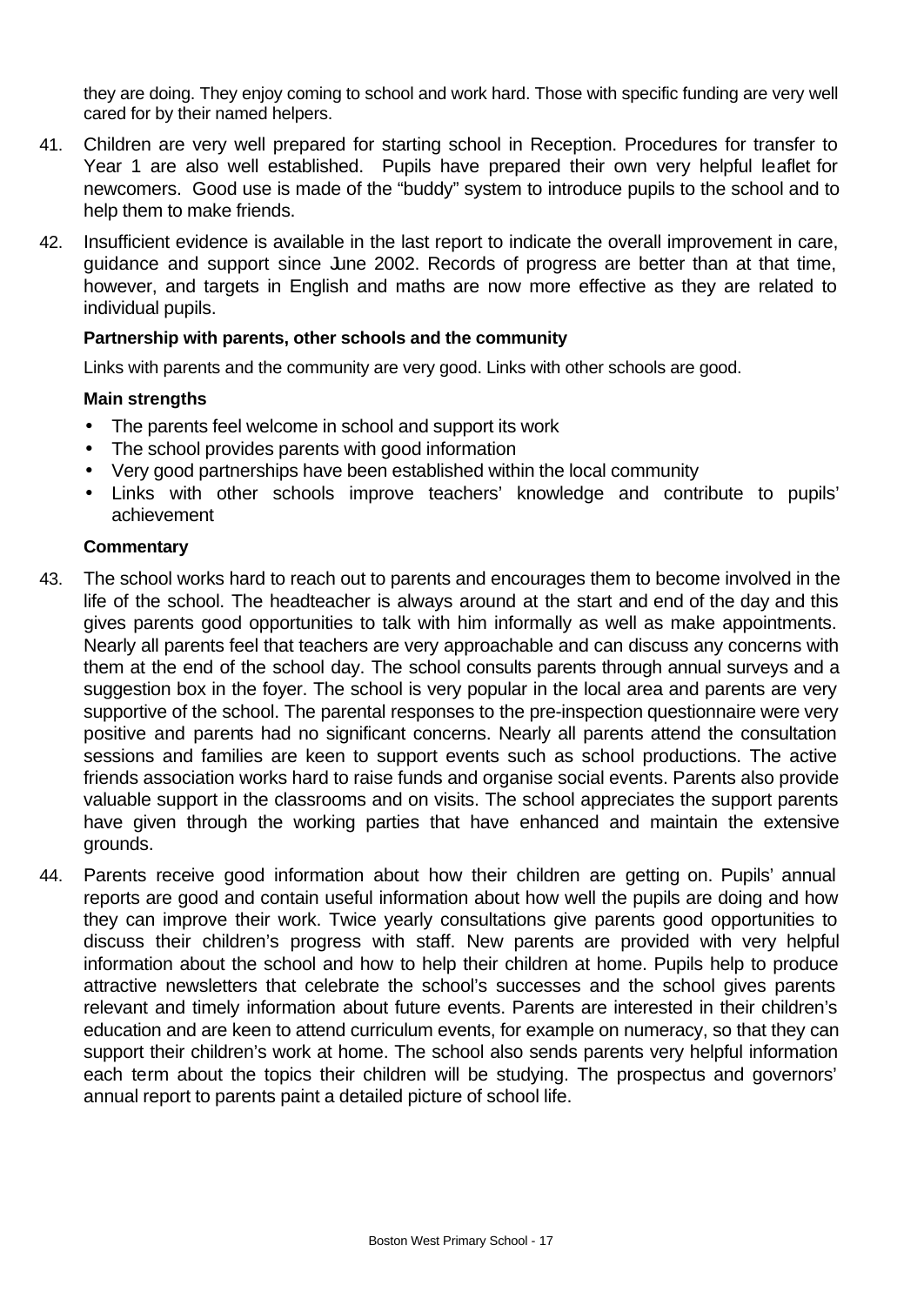- 45. The school's very good links with the community enrich the curriculum and have a positive impact on pupils' personal development and academic achievement. Local residents are happy to share their expertise and enthusiasm, for example the costume maker who worked with pupils studying the Tudors and the trans-Pacific rower. The school works very closely with wildlife and environmental groups to support the work of the eco-warriors. Visits to local amenities such as churches, the theatre and museums deepen pupils' understanding of the curriculum. The pupils gain confidence and social skills through taking part in events such as Rotary 'Young Musicians', reaching the national final of 'Arts and Minds' competition and singing at community events.
- 46. The school is an active member of the Boston networked learning community and staff are able to meet with colleagues to share expertise and offer mutual support. Good links with the adjacent pre-school group help children to settle quickly into school routines. Year 6 pupils transfer to several local secondary schools, which makes curriculum links difficult. However the transfer arrangements are good. Through sensitive class discussions, visits and joint workbooks, the school endeavours to make the transfer to secondary school as smooth as possible.
- 47. No judgement can be made in the extent of improvement since the last report in 2002, as the last report did not give a judgement about this area of school life.

## **LEADERSHIP AND MANAGEMENT**

Leadership and management are very good. The leadership of the headteacher is excellent and that provided by other key members of staff is very good overall. Governance is very effective.

### **Main strengths and weaknesses**

- The headteacher's leadership is inspirational
- Staff are empowered to lead and work very effectively as a team
- Self-evaluation is rigorous with a very strong focus on improvement in standards; further monitoring of teaching and learning in some non-core subjects is needed
- Management systems are well thought out and highly effective, although some staff do not have an appropriate work/life balance
- Governors play a full role in driving the school forward, providing both challenge and support

- 48. The headteacher's drive and vision have ensured that the school has moved rapidly to become a very good school. His very high expectations and attention to school self-evaluation demonstrate a total commitment to achieving the highest possible standards. The senior staff work as a team to make decisions and are empowered by the headteacher to undertake their responsibilities. Delegation is very effective. All understand their roles and carry them out to the best of their ability. The appointment of a senior teaching assistant is a very effective addition to the team, with a very important and evolving role. Staff expertise has been used very well to support the development of teaching skills and subject expertise. Rigorous planned monitoring and evaluation of teaching and learning by senior staff and external consultants has led to very good improvements, particularly in core subjects. Subject leaders are developing their role effectively and becoming more involved in monitoring their subjects. Differences in the quality of teaching and learning remain, however, and subject leaders carry out insufficient monitoring of teaching and learning in some subjects.
- 49. The school improvement plan has a clear focus on maximising achievement with key priorities identified. It is linked to the professional development of staff to help with meeting targets. The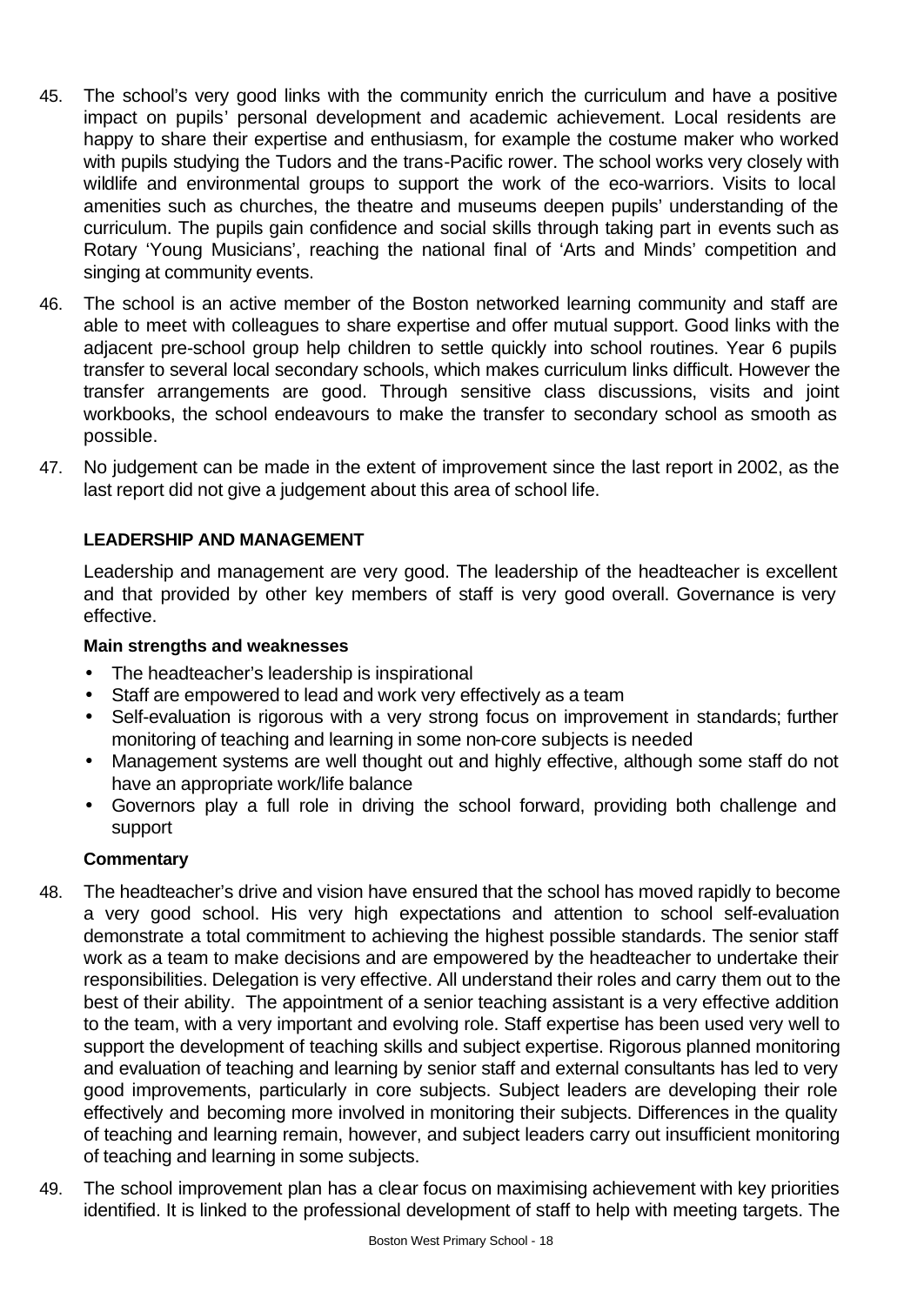headteacher is very aware of the need for staff to have a work/life balance and has been taking steps to address this. At present this is not reflected in the headteacher's excessive workload, or that of some other staff, particularly senior managers. This could be unhelpful in making further improvements. New staff are well supported by managers and colleagues and through the staff handbook, which is a user-friendly document and clearly sets out procedures and expectations.

- 50. Senior managers, governors and all staff have responded very effectively to the issues identified in the last inspection report. The issues of improving standards, particularly in investigative work in maths and science, in ICT and writing, and responding to the needs of more able pupils, are all resolved. The quality of teaching in Years 1 and 2 has improved and is now good, although not as effective as in Years 3 to 6. Learning throughout the school is as good as teaching.
- 51. The needs of children with special educational needs are very well managed, through the combined work of senior managers and the co-ordinator. The school provides strong leadership. Effective systems identify and monitor pupils very well, and they make rapid progress. All members of staff play an active role in ensuring pupils are included and that work is appropriate for them. A senior teaching assistant supervises the work of support staff and links with the school's management team. This arrangement works very well. Finances are well managed and spent appropriately for the benefit of pupils with special educational needs. There is very good liaison with any receiving secondary school, and strong links with other agencies such as speech therapy.
- 52. Governors fulfil their statutory duties very well. They understand and support the school's vision and aims. They know the school very well and are fully aware of the school's strengths and relative weaknesses. Governors have a very good range of expertise and experience, which they use to support the school, although staff governors do not always have appropriate responsibilities on the governing body. Governors are very involved in school improvement planning and monitor and evaluate progress made. They are not afraid to ask questions about standards and work as a team with the headteacher to make decisions. They are fully involved in budgetary matters and expenditure is planned with great care. Very good systems ensure that finance is effectively and efficiently used. The high carry forward this year is due to unexpected funds being credited to the school account and governors have in hand plans for its expenditure on classroom furniture, ICT hardware, additional support staff and improving outside facilities for Reception.
- 53. Governors are in the process of ratifying a number of policies, such as those for sex and relationships education, and on race equality, and monitoring their implementation, but these policies are embedded very effectively in the existing work of the school. In these areas in practice, and all others, statutory requirements are met.

| Income and expenditure $(E)$ |         | Balances (£) |                                |
|------------------------------|---------|--------------|--------------------------------|
| Total income                 | 577,790 |              | Balance from previous year     |
| Total expenditure            | 540,600 |              | Balance carried forward to the |
| Expenditure per pupil        | 2.407   |              |                                |

| Income and expenditure $(E)$ |         |  | Balances (£)                        |        |
|------------------------------|---------|--|-------------------------------------|--------|
| Total income<br>577.790      |         |  | Balance from previous year          | 48.754 |
| Total expenditure            | 540,600 |  | Balance carried forward to the next | 85.944 |

#### *Financial information for the year April 2003 to March 2004*

54. A number of factors aid the school in its drive for improvement. These are demonstrated in the excellent leadership of the headteacher, the very good role models of senior staff, very good planning and monitoring systems and the constructive support and criticism of the governing body. Further improvement has been held back by the small classrooms for the Reception children and their restricted outside area.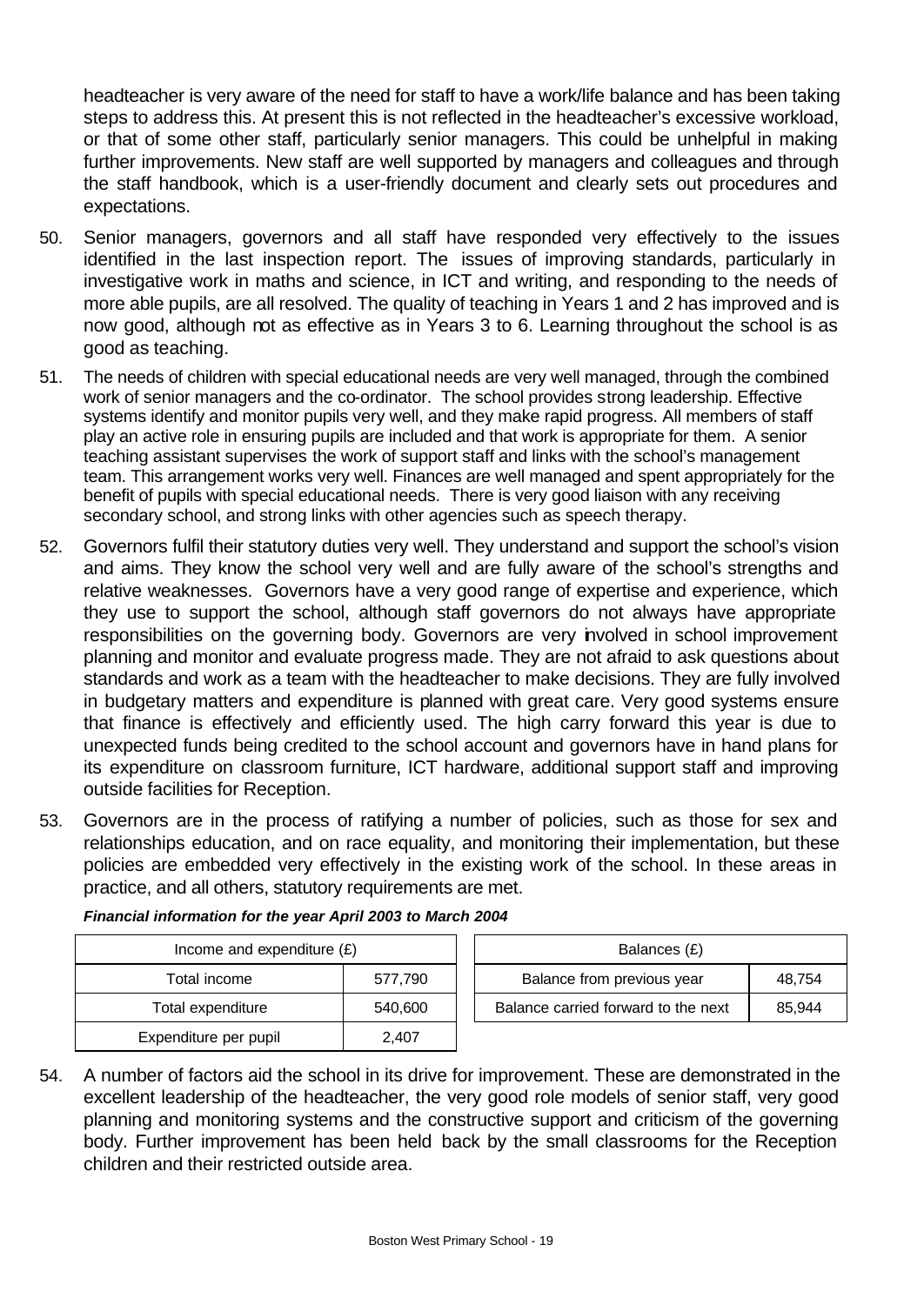55. Since the last inspection in June 2002, the quality of leadership, management and governance has improved substantially. This is seen in the very good achievement of the pupils, much improved ICT provision, better teaching and the very positive attitudes of staff, pupils and parents.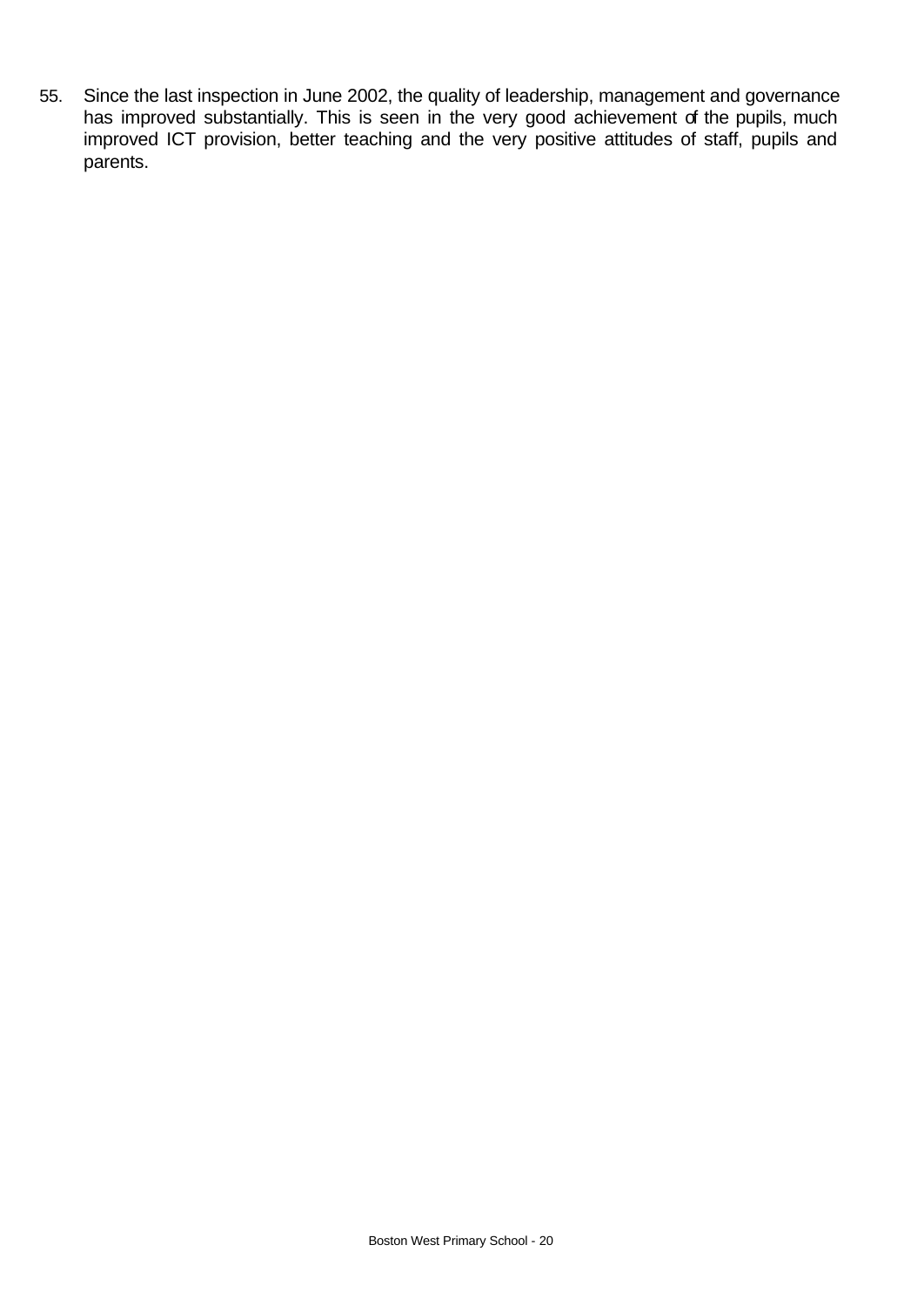# **PART C: THE QUALITY OF EDUCATION IN AREAS OF LEARNING, SUBJECTS AND COURSES**

#### **AREAS OF LEARNING IN THE FOUNDATION STAGE**

- 56. Provision for children in Reception is good. Children make good progress during their first year at school so that, by the time they enter Year 1, most will have reached the expected goals for children's learning. About a third will exceed them. This represents good or very good achievement in all areas as a number of children enter the school with below average skills. Teachers and teaching assistants work very hard as a team to ensure that some children's weaker social and language skills do not prevent them from learning effectively. The very good progress the children make in these two areas helps them in reaching the standards they attain in the other Early Learning Goals.
- 57. The school has a very good induction process for the children as they start school. Teaching is very good. Teachers show children very carefully what they need to do and use assessment very well to plan for their learning. The children's achievements are not as good overall as the quality of teaching because the outdoor play environment and the small classrooms restrict what can be achieved, for example in developing independence and physical skills. The curriculum is broad and balanced. The shortcomings of the outside play area do not prevent the children from receiving an appropriate curriculum, but its further development would enable activities to be extended. Resources are good overall and the Foundation Stage is well led and managed. Progress since the last inspection cannot be judged, as specific judgements were not made in this area in the last report.

#### **Personal, social and emotional development**

Provision in this area is good.

#### **Main strengths and weaknesses**

- Teachers' high expectations lead to very good development of pupils' social skills
- Children are given regular opportunities to reflect on their learning
- Children are not involved enough in planning and reviewing their own learning

#### **Commentary**

58. Children are happy and confident to come to school. They have secure and regular routines, which help them to learn. They have formed very good relationships with each other, play sensibly together and take turns to speak to each other. Teachers have high expectations of behaviour and praise pupils for their efforts and contributions. Children particularly enjoy thinking about what they have learnt at the end of teacher-led sessions. They work independently and put away their own resources. There are, however, few opportunities for children to plan their own learning and review what they have done so that they know how to improve. Progress in this area is good overall.

#### **Communication, language and literacy**

Provision in this area is very good.

#### **Main strengths**

- Teachers take every opportunity to teach language skills through activities
- Children listen well and are very willing to make oral contributions
- Children's descriptive language is being developed well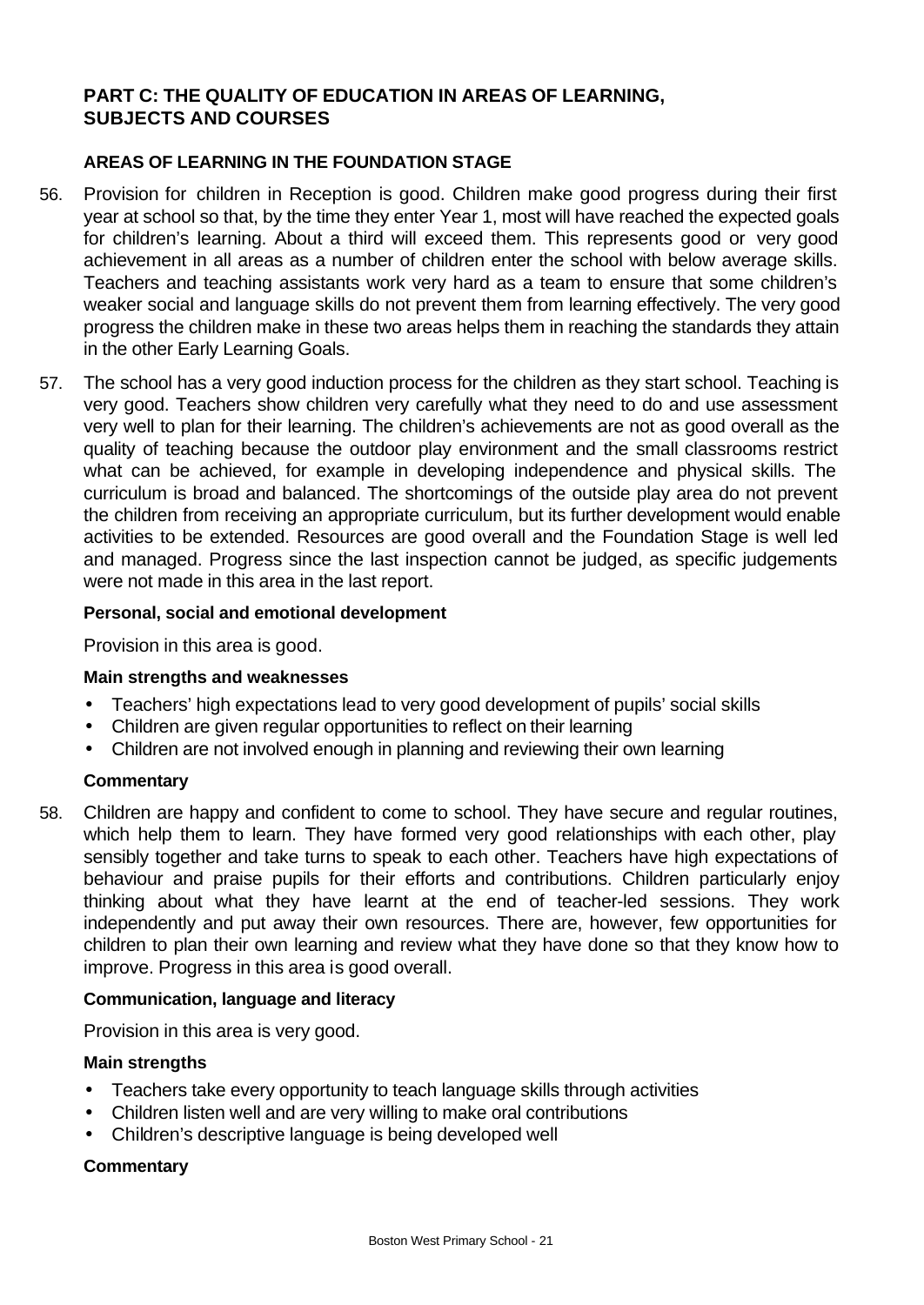59. Children are given the opportunity to read and write using a variety of different materials. They enjoyed reading a poem about sand that explored rhyme and rhythm. Activities linked to the poem enabled the children to use descriptive words very well and the children enjoyed walking in the sand in bare feet and using their senses to describe interesting and unusual large shells. Children are beginning to read confidently and the development of reading is well supported through the use of guided reading, story reading and the use of headphones for children to listen to stories independently. Writing is being developed by the use of writing tables. Children practise their letter formation in sand and are beginning to write their own sentences independently using simple, common words and phonic strategies. Children achieve very good improvement in their language skills, which is very helpful to other areas.

#### **Mathematical development**

Provision in this area is very good.

#### **Main strengths**

- Children are given good opportunities to use problem solving techniques
- Very effective teaching strategies lead to children's very good achievement
- The outside area is used well to support practical mathematical activities

#### **Commentary**

60. Children count and use addition to twenty with some children working with numbers to a hundred. They explore patterns, two- and three-dimensional shapes, money and measurement. Children enjoyed learning about directions using the bikes and trikes to follow a trail in the outside area. Hands-on displays in the classroom encourage the children to solve practical problems using area, shape and number. Teachers use mental and oral starters very well to enable children to solve number problems orally. They help children to record their work in an organised way, which helps them go on to more difficult tasks.

#### **Knowledge and understanding of the world**

Provision in this area is good.

#### **Main strength and weakness**

- The children are provided with a wide range of opportunities to explore the world around them
- Children make very good progress in some aspects, though computers in classrooms are underused

#### **Commentary**

61. Children have a good variety of opportunities to find out about the world through growing plants, using their senses and visits to local towns. Interactive displays in the classroom celebrate and support well the learning in this area, contributing to the good overall achievement. The children are able to compare themselves to when they were babies and contrast the seaside today to what it was like in the past. Their trip to Skegness brought this to life. Children are able to program a toy to reach a destination but little use of the computers in the classrooms was seen during the inspection. Children have been developing thinking skills very well and this is evident in their work about exploring the concept of God.

#### **Physical development**

Provision in this area is good.

#### **Main strength and weakness**

• Good resources enable children to develop a range of co-ordination skills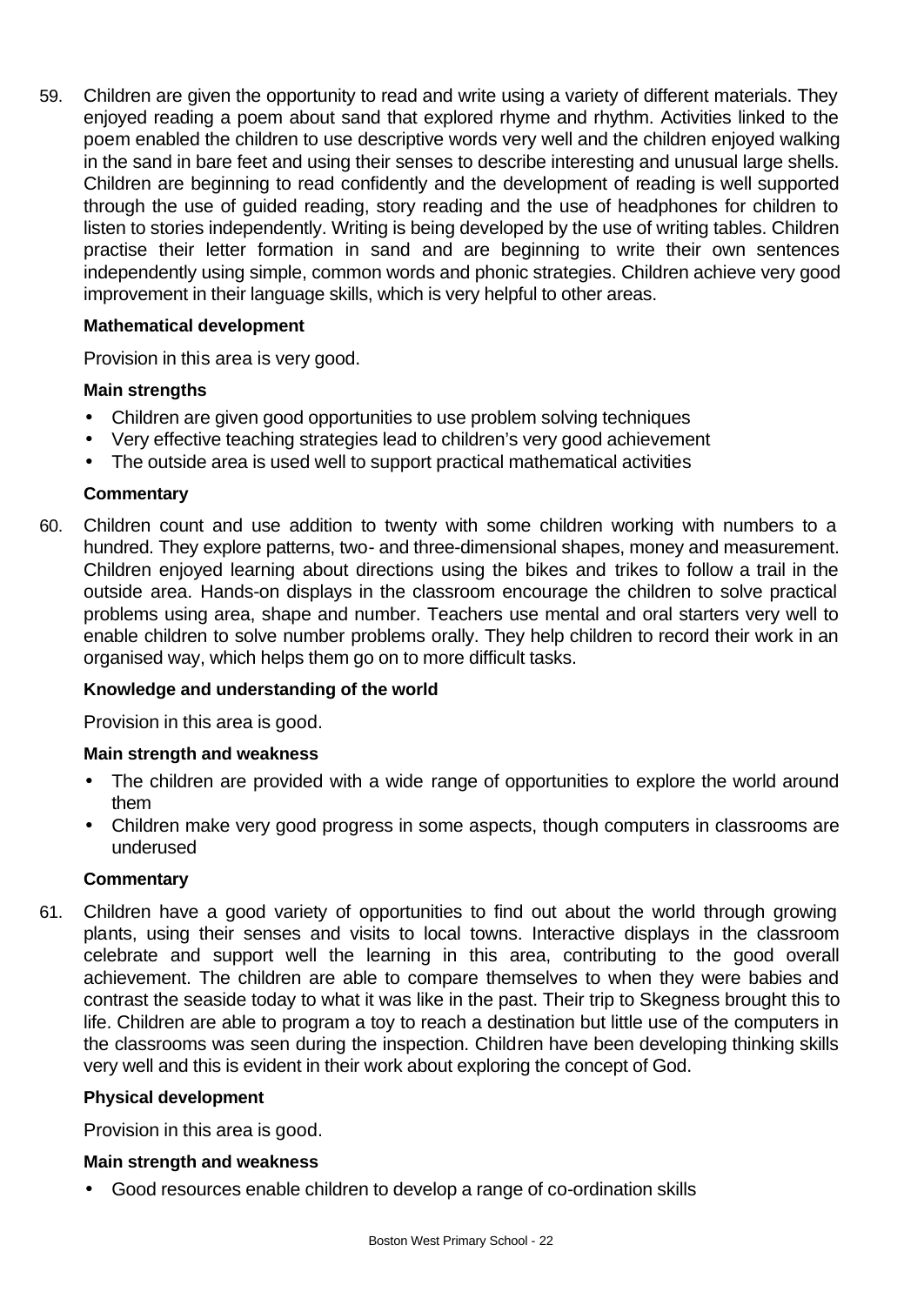• The restricted outside area limits children's activity and what they are able to achieve; teachers do their best with the facilities available

## **Commentary**

62. No formal physical education lessons were seen during the inspection. Children, however, develop their physical skills well by using a good range of resources. These include pedal and push vehicles, climbing apparatus, the tunnel and large and small construction toys. Space in the outdoor area is limited so it is not always possible for children to use large apparatus outside when children are involved in other activities. Careful planning at present ensures that children receive fair access to the area but all children's learning would benefit from a better facility.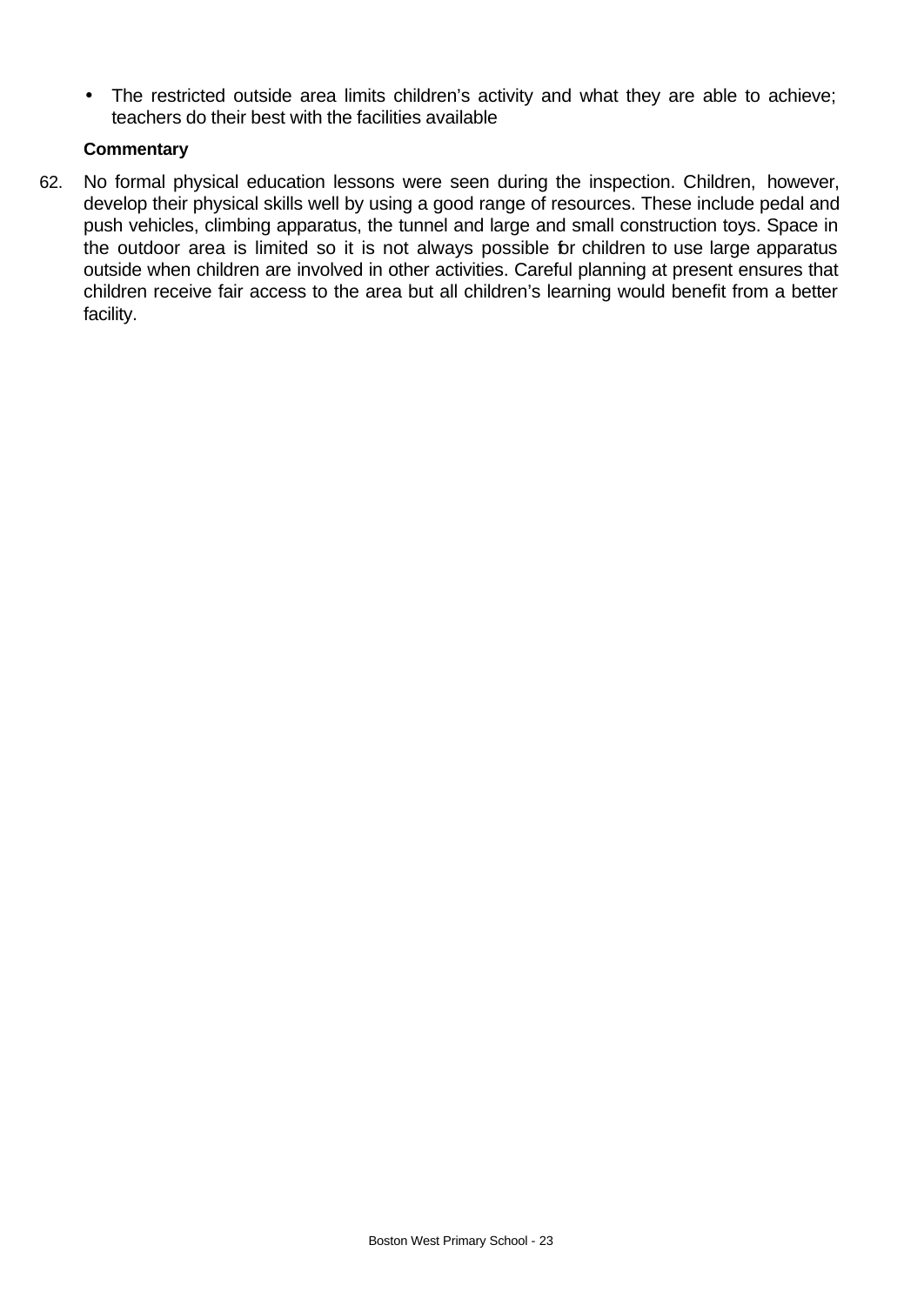## **Creative development**

Provision in this area is good.

## **Main strengths and weaknesses**

- Very good teaching combines creative activity with opportunities for children to practise key skills in other areas
- Children enjoy acting out situations in the role-play areas
- Development of the outside area could support this area of learning more effectively

# **Commentary**

63. Role-play activities help to create effective links between areas of learning. Children practise reading and writing skills and find out more about the world about them in the 'travel agent'. They use small world toys to act out stories and a range of paint, materials and artistic techniques to produce interesting works of art. The children enjoyed singing together as they packed away their equipment. Their progress in creative skills is good but the outside area has the potential to be used more effectively to broaden children's range of creative activities.

# **SUBJECTS IN KEY STAGES 1 and 2**

## **ENGLISH**

Provision in English is very good.

### **Main strengths and weaknesses**

- Pupils achieve very well in Year 6 and standards are well above expectations
- Overall, teaching is very good, particularly in Years 5 and 6
- Literacy is promoted very effectively in other subjects
- Marking is inconsistent and does not always guide pupils on how to improve
- The subject is very well led and managed

# **Commentary**

### **Standards in national tests**

64. Results in the National Curriculum tests for 2003 showed that standards attained by Year 2 pupils were above average in reading and writing. When compared with similar schools (for this age group, comparisons are with schools that have a similar proportion of pupils taking free school meals), results were average in reading and below average in writing largely because a few pupils did not attain the expected level 2. At the end of Year 6, standards were well above average when compared with all schools, and the schools where Year 2 assessments had been similar in 1999. Results in 2004 were similar to those of 2003.

# **Standards and achievement currently**

- 65. Inspection evidence shows pupils' achievement is good in Years 1 and 2 and very good in Years 3 to 6. Their attainment is in line with national expectations at the end of Year 2 and well above expectations at the end of Year 6. When pupils joined the school in the past their standards, overall, have been below average. The current Year 2 has a higher proportion of lower attaining pupils than in previous years which has resulted, with the good achievement, in broadly average standards overall.
- 66. In Year 2, most pupils demonstrate good listening skills. They are provided with many highquality opportunities to develop their speaking and listening. Most speak clearly and audibly, using correct diction and pronunciation. Lower attaining pupils sometimes lack the vocabulary to express themselves. As pupils move through the school, their skills improve significantly and by Year 6, nearly all are confident and articulate speakers, clearly stating their points of view.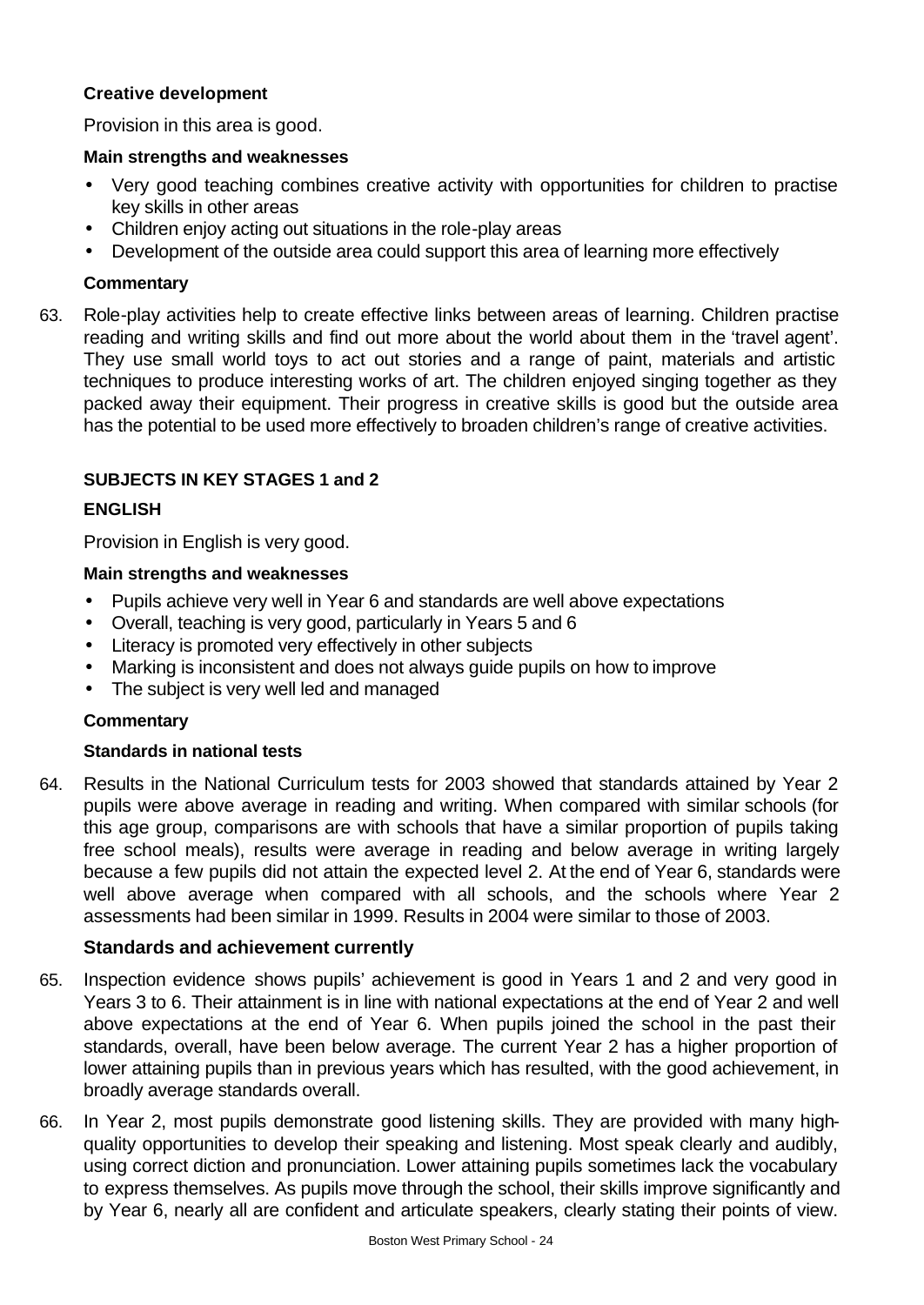They make good use of an extensive vocabulary and responses to questioning are often extended and interesting.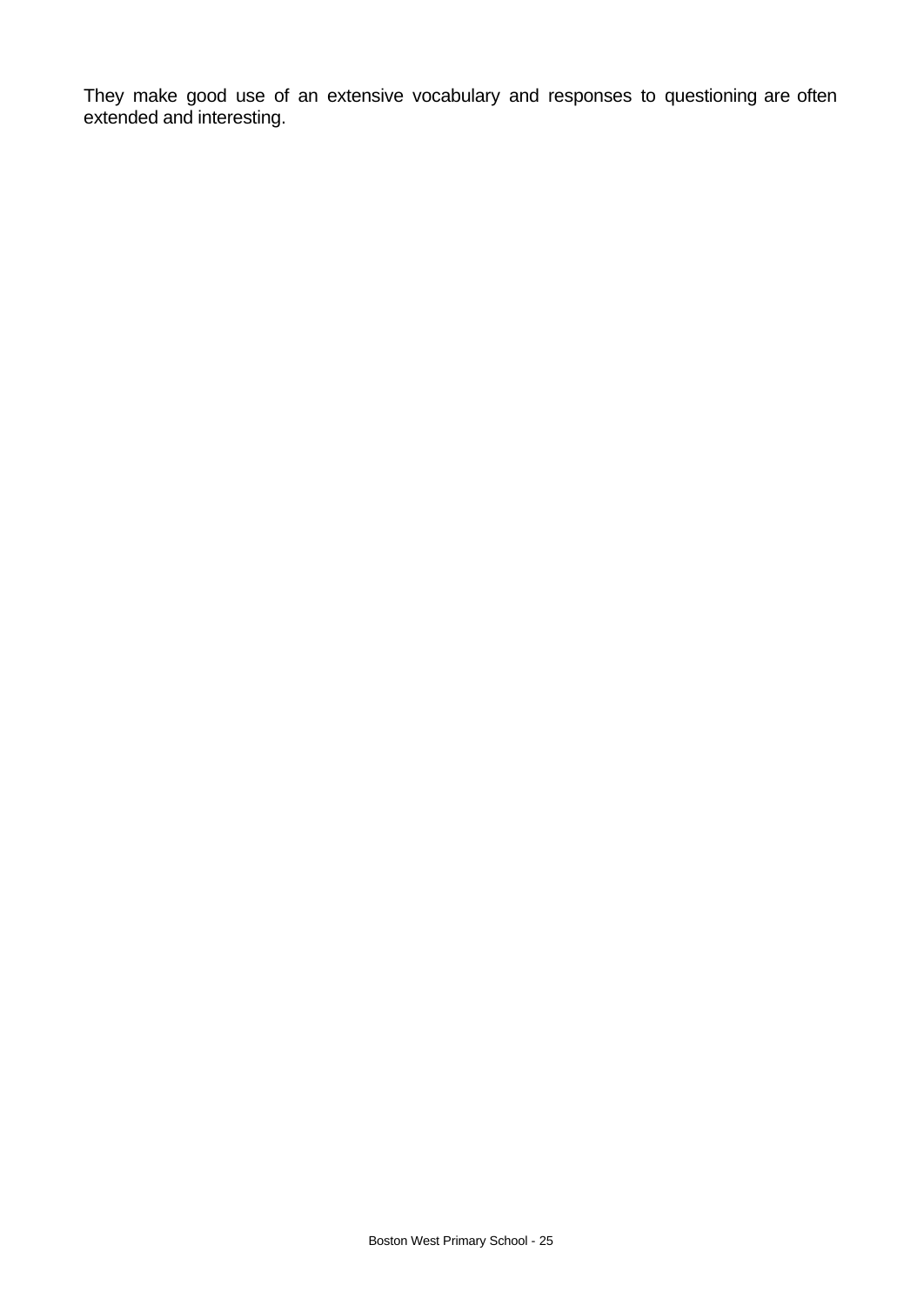- 67. By Year 2, most pupils read aloud fluently and interpret stories well through lively expression. More able pupils are clear about the differences between an author and illustrator and fiction and non-fiction texts. In Year 6, pupils confidently discuss characters in detail and justify their preferences for both books and authors. In all classes, pupils are taught the skills of reading and have a daily opportunity to practise in a group. Pupils benefit from very good help provided by support assistants during the early morning guided reading sessions. Books are taken home regularly and records are systematically maintained and shared with parents. The school has done much to overcome the problem of boys' lack of interest in reading and during the inspection there were no perceptible differences between boys and girls in this respect.
- 68. Standards in writing have improved significantly as a result of the school's emphasis on this. Throughout the school, writing targets are clearly identified and constantly referred to during lessons. Regular spelling homework and testing has raised spelling standards throughout the school. In Year 2, most pupils write in complete sentences, using full stops and capital letters accurately. The more able made good use of descriptive words when writing an evaluation of the '*Lighthousekeeper's Lunch'*. However in their enthusiasm to get their ideas on paper, pupils do not always take care with their writing. In Year 6, pupils adapt writing successfully for different audiences and know that there is the need for short simple sentences when writing for a younger audience. They enthusiastically analyse poetry, looking at the use of similes and metaphors and whether each line rhymes before writing a poem to convey their feelings of sadness:

*Why was I feeling so low? Sad and depressed and grey The long day stretches out in front of me.*

# **Teaching and learning**

69. Teaching and learning are good in Years 1 and 2, very good overall in Years 3 to 6 and consistently very good for the oldest pupils. Particular strengths include highly effective planning to accommodate particular needs of different groups of pupils, such as higher attainers, increased emphasis on literacy across the curriculum and strong teamwork between teachers and learning support assistants. Where teaching is very good or excellent, teachers focus on specific objectives and make very good use of previously acquired skills such as the use of rhyming words and 'powerful' vocabulary. For example in a Year 5/6 lesson on writing poems in the style of '*Four o'clock Friday*', teaching successfully helped pupils to include these elements. Most teachers make good use of probing questions, which helps to extend learning. They ask questions that vary in difficulty and opportunities are provided for both boys and girls to answer questions. Pupils spoke confidently about what they need to do to improve their work and work is regularly marked. However, written comments are limited and do not always provide pupils with enough guidance as to how their work might be improved.

### **Leadership and management**

- 70. Very good leadership supports the strong team of committed teachers and assistants, and provides very good induction for teachers who are new to the school. The management of the subject is also very good. Monitoring and tracking of pupils' progress, especially in writing, and the use of assessment data to plan for overall targets is very good, particularly in Years 3 to 6. The curriculum is very well planned, making effective use of nationally available documentation to ensure good coverage of all areas of language development.
- 71. Improvement since the last inspection has been very good.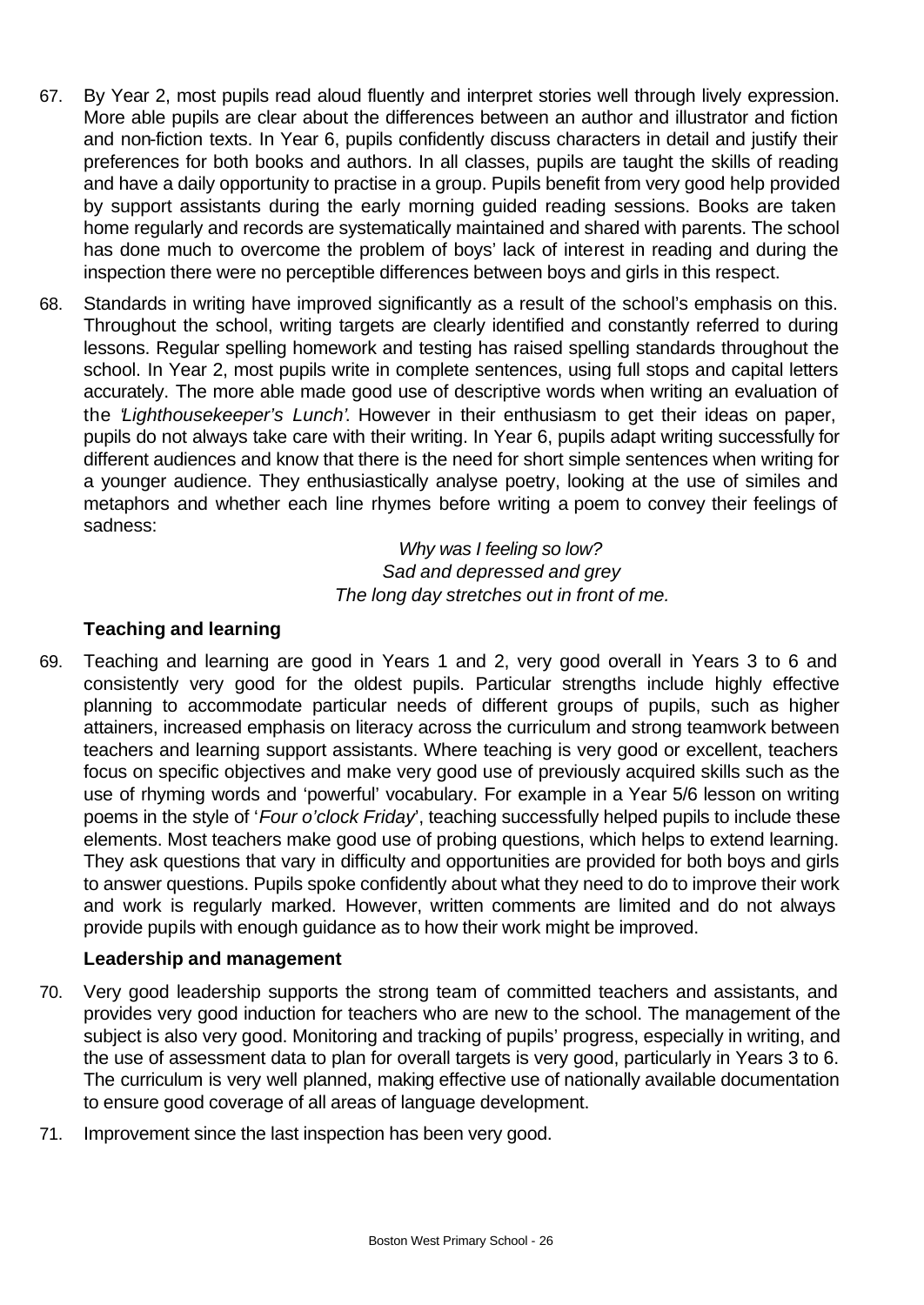#### **Language and literacy across the curriculum**

72. Pupils' literacy skills are being improved continually through other subjects. Skills at the age of eleven are well above those expected overall as few pupils struggle with language. Teachers provide many opportunities for pupils to discuss ideas and share opinions and these support the development of pupils' oral skills. They teach pupils to use the specialist vocabulary for each subject. For example, in design and technology in Year 5, pupils' evaluation of their costumes drew well on the technical language involved. Year 6 pupils wrote extensively in history about wealth and poverty during Tudor times; in religious education, their written explanations of the importance of the Gurdwara as a special place of worship to Sikhs were most effective.

## **MATHEMATICS**

Provision in mathematics is very good.

### **Main strengths**

- Very good teaching in Years 3 to 6 enables pupils to make rapid progress
- Pupils' investigative work and thinking skills are very well developed
- Tracking systems are used very effectively to set learning targets for pupils
- Leadership and management of the subject are very effective

#### **Commentary**

#### **Standards in national tests**

73. Results in the national tests at the end of Year 2 in 2003 were below the national average and well below average in comparison with similar schools. Higher attaining pupils did less well than in other schools. At the end of Year 6, results in national tests were well above average and also well above similar schools. Higher attaining pupils did particularly well. Early indications are of a similar picture in 2004, with some variations due to the profile of the year group.

### **Standards and achievement currently**

74. Pupils currently enter the school with below average standards. Standards at the end of Year 2 are in line with the national average and achievement is good. The attainment of pupils in Year 6 was below average when they entered Year 3 four years ago. Current standards are above average and the achievement of pupils in the lessons seen was very good. Very good emphasis is placed on investigations and basic skills, and those pupils of below average ability make particularly good progress.

#### **Teaching and learning**

75. Teaching is good in Years 1 and 2 with some very good features. In Years 3 to 6 it is very good. Pupils in Years 4, 5 and 6 are set according to their previous learning and ability. This enables teachers to plan more effectively and has been successful in raising standards. Teachers make learning fun for pupils, who enjoy lessons and take part with great enthusiasm. There are high expectations of work and behaviour. Tasks are interesting and challenging and fire pupils' imaginations. For example, Year 3 and 4 pupils stuck their names on a class Carroll diagram to show whether they liked egg and cheese. They were able to ask questions about the results and understood clearly how information can be organised efficiently. When the teacher asked what might have happened if they had merely talked amongst themselves to find out the answers one pupil said, "It would be chaos!" Year 2 pupils threw combinations of dice to practise multiple addition and sort numbers into odd and even. The teacher skilfully asked them to explain their working out. Mental arithmetic is well taught throughout the school, with snappy starts to lessons. The time at the end of some sessions is not always best used to find out what pupils have understood. Sometimes new information is introduced too soon when pupils have not fully grasped what they are learning.

#### **Leadership and management**

76. Leadership is very good and has a clear vision for raising achievement, particularly for groups of pupils who could do better. Leadership is knowledgeable about teaching and knows the areas for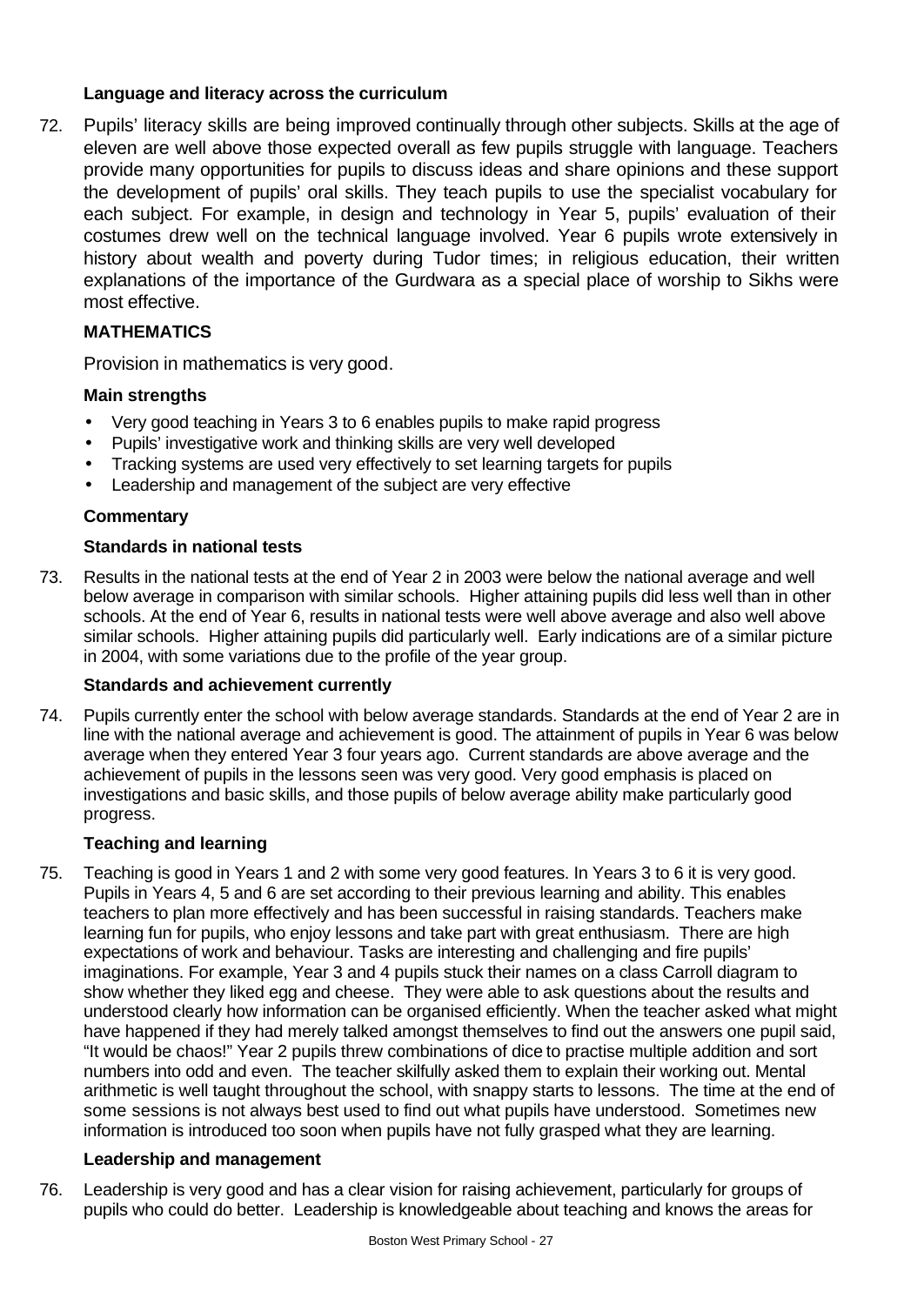development. A useful termly action plan runs alongside a strategic plan for improvement. Management is very good. Pupils' performance data is tracked and those who are underachieving are identified and supported. Their progress is closely monitored. Pupils know what their targets are and work hard to achieve them. Marking in books follows a clear system with an easily understood series of symbols. It is not always clear to pupils how they might improve their work. The use of ICT in whole class lessons is effective; useful training is provided for teachers and assistants. Monitoring of teaching and learning is rigorous and effective.

77. Improvement since the last inspection has been very good, with standards rising dramatically and provision improving from satisfactory then to very good now.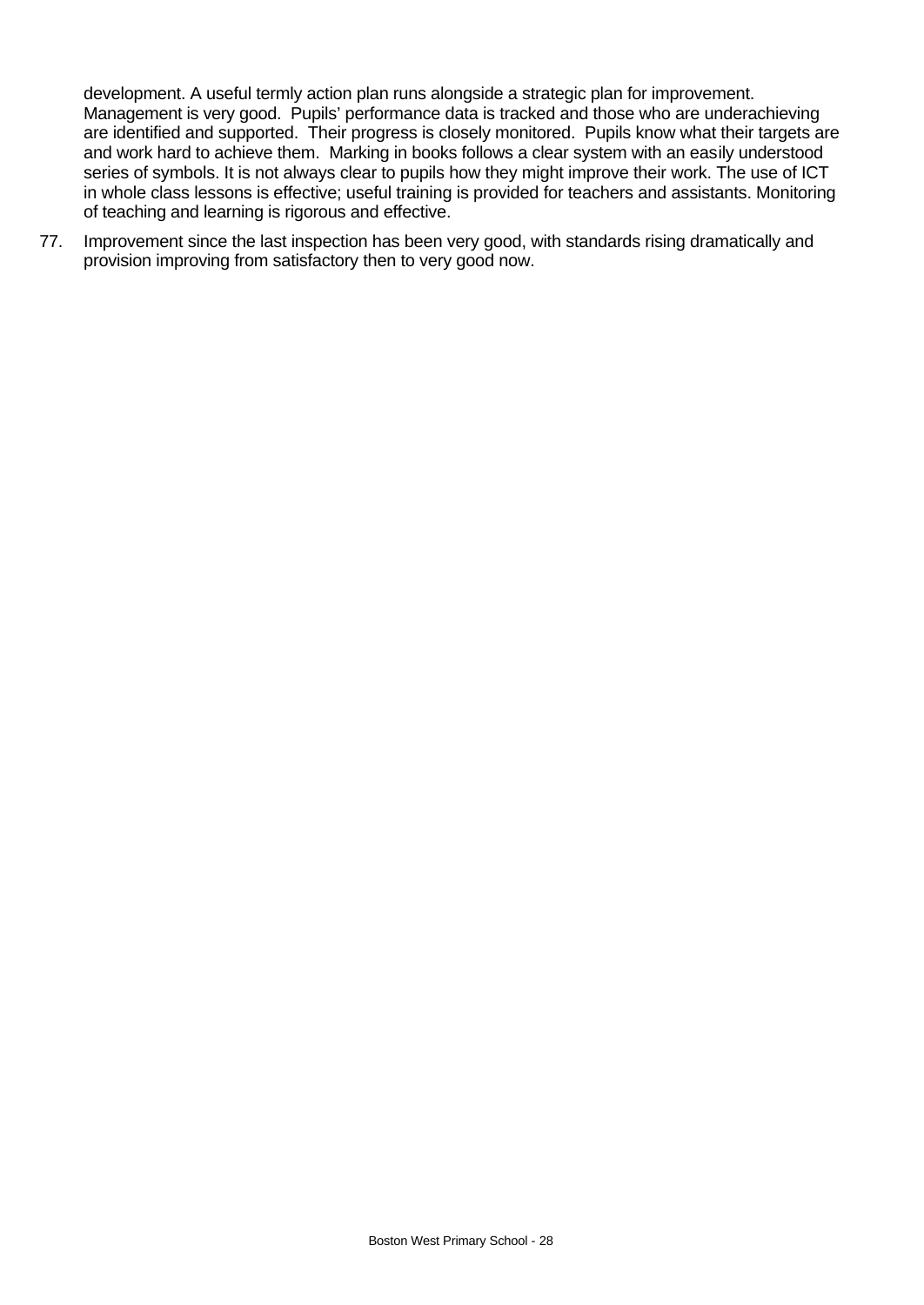#### **Mathematics across the curriculum**

78. Opportunities for developing mathematical skills across the curriculum are very good and pupils' skills are well above average by the age of eleven. Classrooms have lively interactive displays that stimulate pupils. There are especially strong links with science, design and technology and ICT. For example in science, Year 4 pupils drew graphs to show the rate of cooling of liquids, and block graphs to show the size of shadows over time. Computers are used to design repeating and symmetrical patterns and to record data. In design and technology, measuring skills are used effectively when planning and making models.

## **SCIENCE**

Provision is science is very good.

#### **Main strengths and weaknesses**

- Pupils' achievement is very good overall and well above average standards are reached by the age of eleven
- Work is both interesting and challenging as a result of the very good quality teaching in Years 3 to 6, with a strong focus on investigative work
- Leadership and management of the subject are very good
- Preparation for the National Curriculum assessments at age eleven is rigorous, worthwhile and successful
- There is too little written work in science in some Year 1 and 2 classes

### **Commentary**

#### **Standards in national tests**

79. In the tests taken by eleven-year-olds in 2003 the proportion of pupils attaining level 4, that expected for their age, was well above the national average, as was the proportion of pupils attaining the higher level 5. Comparing the pupils' results with those of similar schools, attainment is well above average. In the teacher assessments made at the age of seven in 2003, attainment was judged to be very high with all of the pupils attaining the expected level 2. The trend of improvement in these assessments over the past five years has been very good and boys' and girls' results have been similar. Test scores at age eleven in 2004 are as good as in 2003.

### **Standards and achievement currently**

80. In Years 1 and 2, pupils' achievements are broadly satisfactory. Standards are average or a little below average overall at the age of seven. With little teaching of science taking place during the brief inspection period, and little written work available, it proved difficult to assess achievement and standards, except through discussion with pupils. At the age of eleven, standards are well above average and achievement is very good across Years 3 to 6. Pupils in Years 1 and 2 showed they had a sound understanding of healthy eating and their work indicated an appreciation of movement, forces and materials. In Years 3 to 6, work is reinforced year on year to ensure good coverage in mixed age classes. By Year 6, with a strong focus on learning by thinking, planning and then doing experiments, pupils have a very good grounding in investigative skills as well as knowledge of scientific ideas and principles. Appropriate units are used such as newtons when measuring forces and results are tabulated and interpreted very well, often using bar or line graphs. Virtually all pupils understand fair testing in Year 6 and they can use accurately technical terms such as air resistance, gravity, condensation and evaporation.

### **Teaching and learning**

81. The quality of teaching is sound in Years 1 and 2, very good indeed in Years 3 to 6, and very good overall. The teaching quality apparent in the very good written work in the junior classes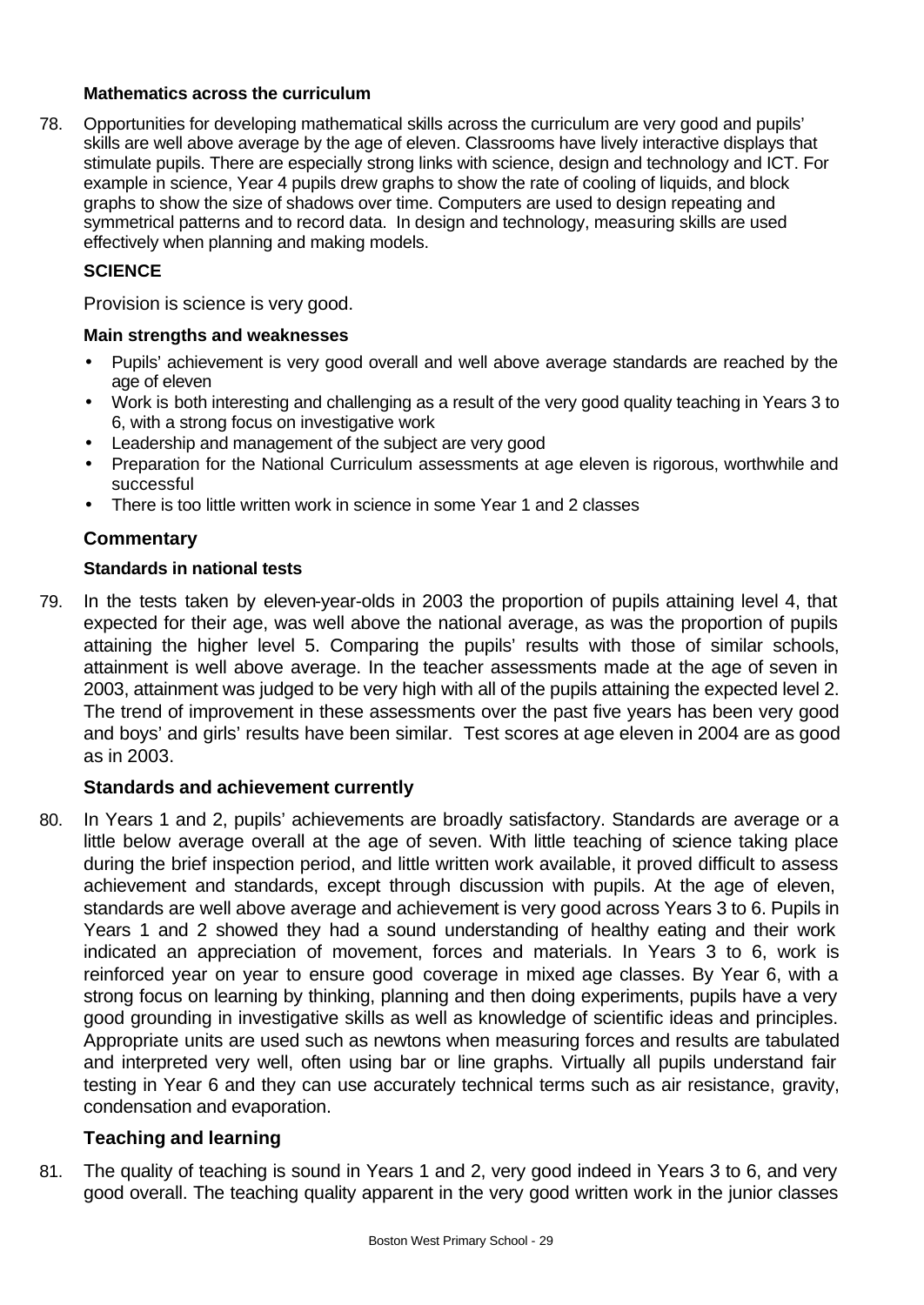was of a higher standard than that observed. Teachers have very good subject knowledge, relate well to the pupils and have high expectations of work rate and behaviour. Other adults in classrooms, including parent helpers and teaching assistants, usually provide very good help to pupils. Work is well matched to individual needs. In an example of a very good lesson for Years 5 and 6, with excellent aspects, on the impact of microbes on the decay of food, learning intentions for the session were clearly stated and so pupils knew exactly what was required of them. The groups all worked very hard and were very well supported by adults. Pupils showed very good independent learning skills. High and low attainers alike made very good progress. Pupils carried out an experiment using yeast and looked at decaying fruit, using a microscope connected to the class computer. The teacher's subject knowledge ensured that pupils' questions were answered accurately and in depth. Variables were carefully controlled during the experiment, so pupils' investigations made sense and they could draw justifiable conclusions. All lessons seen were satisfactory or better and written work in Years 3 to 6 has a very good balance of knowledge and skills. Teachers enable pupils to learn through practical experimentation and discussion. In Years 1 and 2 insufficient work is written down in some classes and so pupils do not remember the detail of their work. The few minor weaknesses in teaching were some inaccurate marking, a fall in the pace of work at times and occasional unclear explanations. Assessment is used effectively in helping pupils to learn.

### **Leadership and management**

- 82. The subject is very effectively led and managed, with very good outcomes for the pupils. Resources are sufficient and well organised. Previous years' test papers are used to assess where the pupils might have gaps in their knowledge and excellent support is then provided to help pupils improve in identified areas of weakness. Revision and preparation for the Year 6 tests is carefully planned and helps pupils to attain the high results. Curriculum planning is monitored well. The diary showing how the subject is evolving is a very useful management technique. Monitoring of teaching and learning, although organised and efficient, is not yet proving fully effective in improving sound teaching and learning, particularly in the younger classes.
- 83. Standards and achievement have improved substantially since the last inspection, showing very good progress.

# **INFORMATION AND COMMUNICATION TECHNOLOGY**

Provision in ICT is good.

### **Main strengths and weaknesses**

- Good use is made of ICT in a range of subjects, particularly in the classes of older pupils
- Some teaching is very effective; very good use is made of the suite of computers
- The ICT curriculum is well planned to meet the needs of all pupils
- Class based computers are not used sufficiently in a number of lessons
- Most pupils' speed in using computer keyboards is too slow

# **Commentary**

# **Standards and achievement currently**

84. Pupils' achievements are good for their capabilities overall, and by the age of eleven they reach broadly average standards, although above average in some areas and below in others. Computers are used very effectively in art throughout the school. For example, some of the youngest pupils generated very good interpretations of Paul Klee's work. Pupils in Year 1 and 2 combined different images to produce their own designs for vehicles. Older pupils use the Internet with confidence. For example, they proceeded to research animal groups after previously classifying pictures of various animal skulls into sets, through looking at the teeth.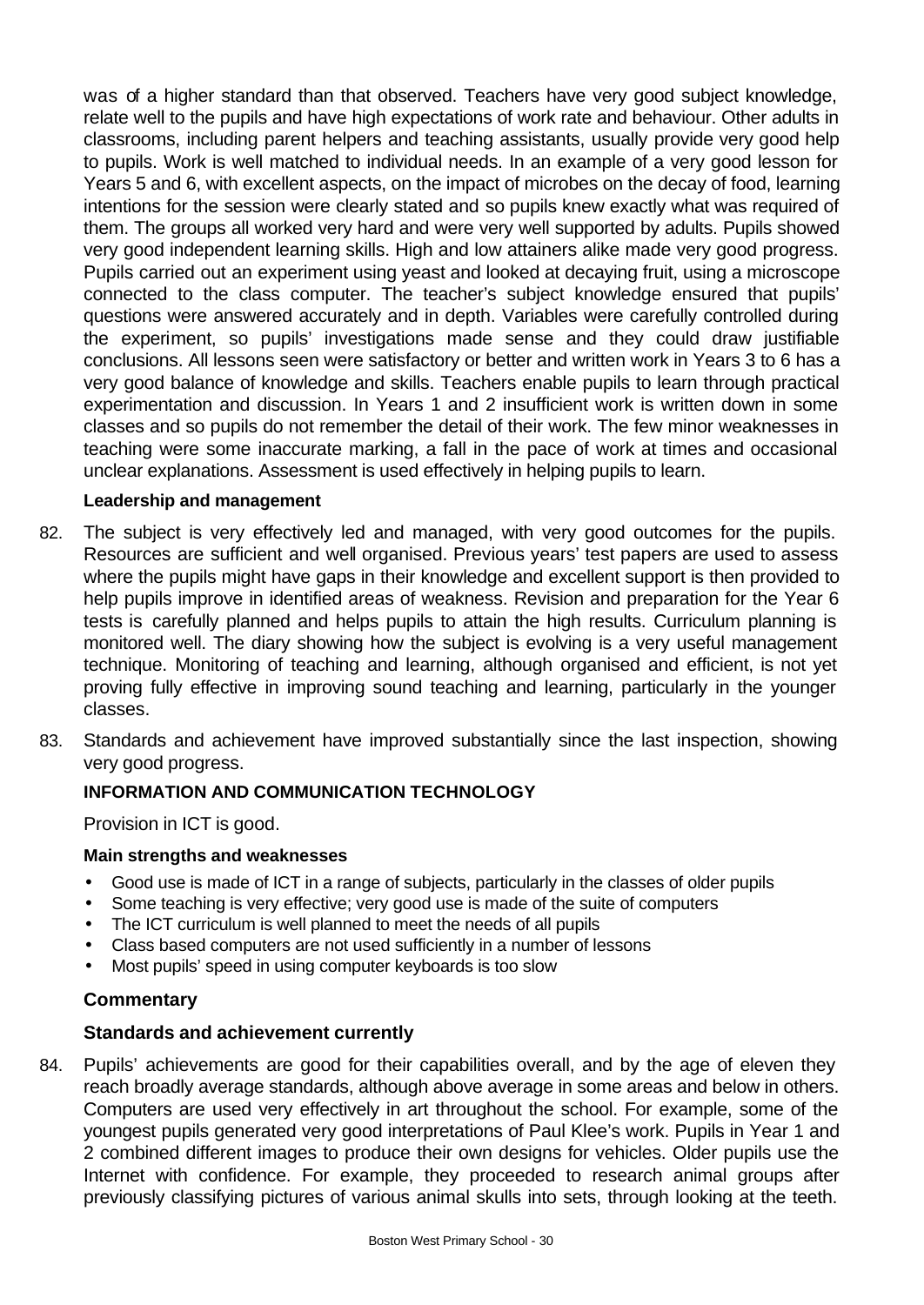They have also researched the local area and presented their findings using a laptop and Powerpoint software. Pupils can use simulations, know a sound range of key strokes for wordprocessing, spreadsheets and databases, but their speed in using keyboards is slow which restricts what they can achieve. Their knowledge of the use of sensors and data logging is below average.

### **Teaching and learning**

- 85. The one specific ICT lesson observed during the inspection, where older pupils used the computer suite, was of very good quality. A combination of expert knowledge, skilled teaching and the use of some very good software, resulted in captivated pupils who worked very hard throughout the lesson. The pupils were designing their own classrooms, placing desks, windows, doors etc in the room, trying to provide the best facility they could. Items were priced and the room had to be equipped within the budget. Occasionally one pupil in each pair working at a computer tended to dominate proceedings but over the period of the lesson all pupils learnt very well.
- 86. Older pupils referred to using computers several times each week to help with learning, such as colour printing interesting microscope images and researching the Tudors using the Internet. Examples of pupils' work in several subjects show that recently very good use has been made of the ICT suite. The school is monitoring the progress of the man rowing across the Pacific. The pupils are very fortunate to be able to contact him each week via e-mail, to learn about his successes and difficulties as he copes with the sea and weather conditions. The pupils have an excellent understanding of the value of modern electronic communication as a result of this opportunity. Younger pupils use class-based computers less than their older colleagues and these machines lay idle at times, when they could have been used. Questioning of pupils is effective and sound records are kept of the success of each class in key skill areas of ICT.

### **Leadership and management**

87. Leadership and management of the subject are good. Curriculum planning is effective in helping pupils to have a balanced range of experiences as they progress through the school. Assessment is sound, although better information could be transferred from teacher to teacher on individual pupils' achievements. The computer suite provides a good, well-used facility, although Internet access is currently rather slow. Class-based computers, which vary in quality as well as in how well they are used, need to be managed rather better than they are currently. Curriculum planning is monitored effectively. Better evaluation of individual pupils' achievements would help in improving standards further. Pupils' achievements are much better than at the time of the last inspection two years ago, when ICT was a weakness; very good progress has been made.

### **Information and communication technology across the curriculum**

88. Pupils' skills in using ICT across the curriculum are broadly average. In art they are well above average, with extensive use of computers to enhance individual pupils' work. Good use is made of ICT in a range of contexts but this is inconsistent between classes, and much more frequent for the older pupils than the younger.

### **HUMANITIES**

Work was sampled in history and geography. In religious education sufficient evidence was gathered to make a full set of judgements about provision and the pupils' achievements.

### **History**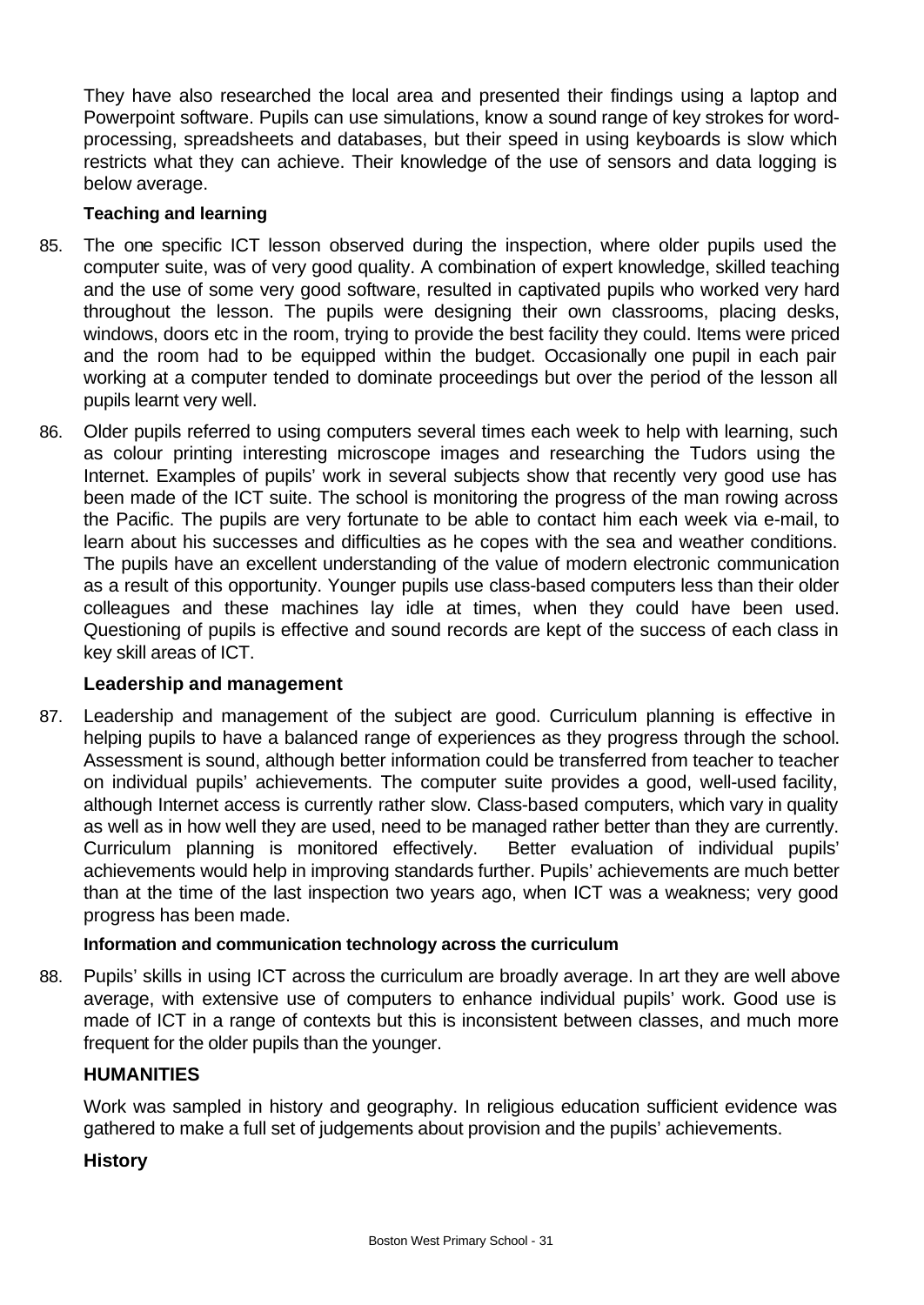- 89. One lesson was observed, discussions took place with the subject leader and pupils, and a sample of work was seen.
- 90. Pupils in Year 2 are beginning to understand why things happened in the way they did and how household objects and modes of transport have changed over time. In Year 6, pupils develop good research skills and use secondary sources effectively to look for specific information on the period they are studying, for example, '*The Tudors'*. They learn about the many wives of Henry VIII and make good use of literacy skills when they write about wealth and poverty during Tudor times. Their accounts draw on the information they have studied, to recount events and to write imaginatively. This has contributed to the rise in standards in writing in English. The quality of teaching in the lesson observed was very good indeed. Teacher's knowledge of Tudor wealth and poverty was very good and enabled questions to be answered in depth, which motivated the pupils to learn more. Expectations were very high with the outcome that pupils' achievements in the lesson were very good.

## **Geography**

- 91. One lesson was observed, discussions took place with the subject leader and pupils, and a sample of work was seen.
- 92. The school tries to provide pupils with as much first-hand experience as possible. Topics are based on national guidance. Activities involve pupils finding out about their own locality and then comparing their findings with studies of places further away. In Year 2, good use is made of the local area. Pupils complete a survey of the local traffic and then construct a block graph to represent the results. Learning gained from a visit to the seaside town of Skegness earlier in the term was followed up successfully during the inspection, when the focus was on the key features of the seaside. In Year 6, pupils have a satisfactory knowledge about the physical and human features of the local area. They understand the use of keys and symbols on maps and successfully use secondary sources such as books, atlases and the Internet to compare the small town of Boston with the large city of Nottingham. There are good links with numeracy, when pupils calculate the distance between different towns in the United Kingdom, and with literacy, when they evaluate and present their findings about the features that give contrasting locations their particular characteristics.
- 93. The lesson observed was well taught and resulted in good learning and achievement. The pupils were expected to work hard and enjoy the lesson and they did. Some good marking is helping pupils to focus on areas they need to improve.

### **Religious education**

Provision in religious education is satisfactory.

#### **Main strengths and weaknesses**

- Pupils have a good basic knowledge and understanding of the religions covered, though they do not always understand that religion can affect how people live
- The subject plays an important part in pupils' understanding of other cultures
- Very good links with literacy and the development of writing skills were seen in the work of Years 3 to 6; opportunities to develop writing are sometimes missed in Years 1 and 2
- Teaching and learning are not monitored closely enough to help bring about improvements in pupils' achievement

### **Commentary**

### **Standards and achievement currently**

94. Pupils attain standards broadly in line with expectations of the Locally Agreed syllabus at the end of Years 2 and 6. All pupils, including those with special educational needs, achieve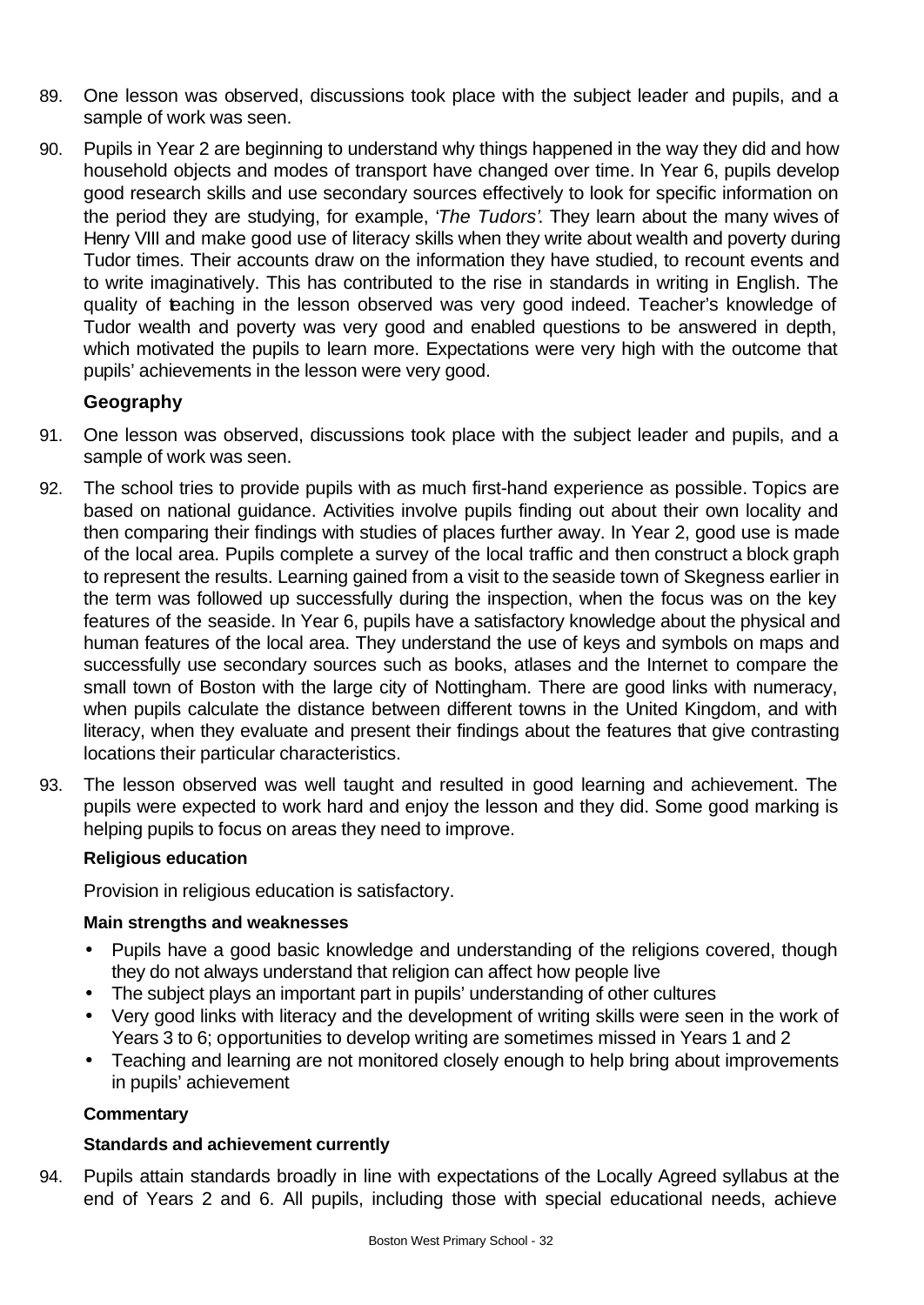satisfactorily across the school. In Year 2, pupils know that Jesus is a special person for Christians. They visit the local church and learn about some of the main features and, through a mock baptism, develop their understanding of the symbolism of this occasion. Pupils are beginning to learn about the major world religions and know some of the customs and practices of Hinduism and Judaism, such as the relevance of the festival of 'Sukkot' to Jews and differences between Hindu and Christian weddings. By Year 6, pupils have a good basic knowledge of these religions as well as Sikhism. They learn about the life of Guru Nanak, through their research, and explore how Sikhs meditate. Pupils' literacy skills are used effectively in written work and vocabulary is developed well. However, earlier work indicates that pupils do not apply what they have learnt sufficiently or discuss how their knowledge of religions may have an impact on their own lives. The school is aware of this shortcoming and is exploring ways of tackling the issue.

# **Teaching and learning**

95. The overall quality of teaching and learning is satisfactory. Across the school, teachers have sufficient subject knowledge and confidence to enable them to interpret and deliver the curriculum. Learning intentions are clearly explained so that pupils understand the purpose of their activities. Skilful questioning extends pupils' knowledge and understanding as well as developing their oral skills. Good use is made of ICT to support learning. Pupils with special educational needs are supported well and this enables them to be fully included in both discussions and activities. Recorded work in Years 3 to 6 effectively broadens pupils' experiences of writing. However, in Years 1 and 2 much of the learning is based on discussion and insufficient emphasis is placed on recording to enable pupils to consolidate their thoughts and learning through applying literacy skills.

## **Leadership and management**

96. Leadership and management are satisfactory. The co-ordinator has organised a system to monitor coverage of specified topics and the quality of pupils' work, but has not organised opportunities to monitor the quality of teaching and learning in classrooms, in order to improve learning and pupils' achievement. Throughout the school, teachers mark pupils' work regularly. However, comments do not always provide guidance to pupils on what they need to improve further. Good quality displays make a positive contribution to the school's ethos, and the subject enhances pupils' cultural development. Visits enrich pupils' learning successfully.

# **CREATIVE, AESTHETIC, PRACTICAL AND PHYSICAL SUBJECTS**

Sufficient evidence was obtained to make a full set of judgements about art. The three subjects of design and technology, music and physical education were all sampled. Insufficient evidence was gathered in these sampled subjects to make judgements about overall provision.

# **Art**

The provision in art is excellent.

### **Main strengths**

- Pupils' achievements are excellent and standards are very high across the school
- Excellent use is made of the good resources available
- Pupils experience a very wide breadth of study using a wealth of artistic techniques
- Excellent use is made of staff subject expertise to support pupils' learning throughout the school

# **Commentary**

### **Standards and achievement currently**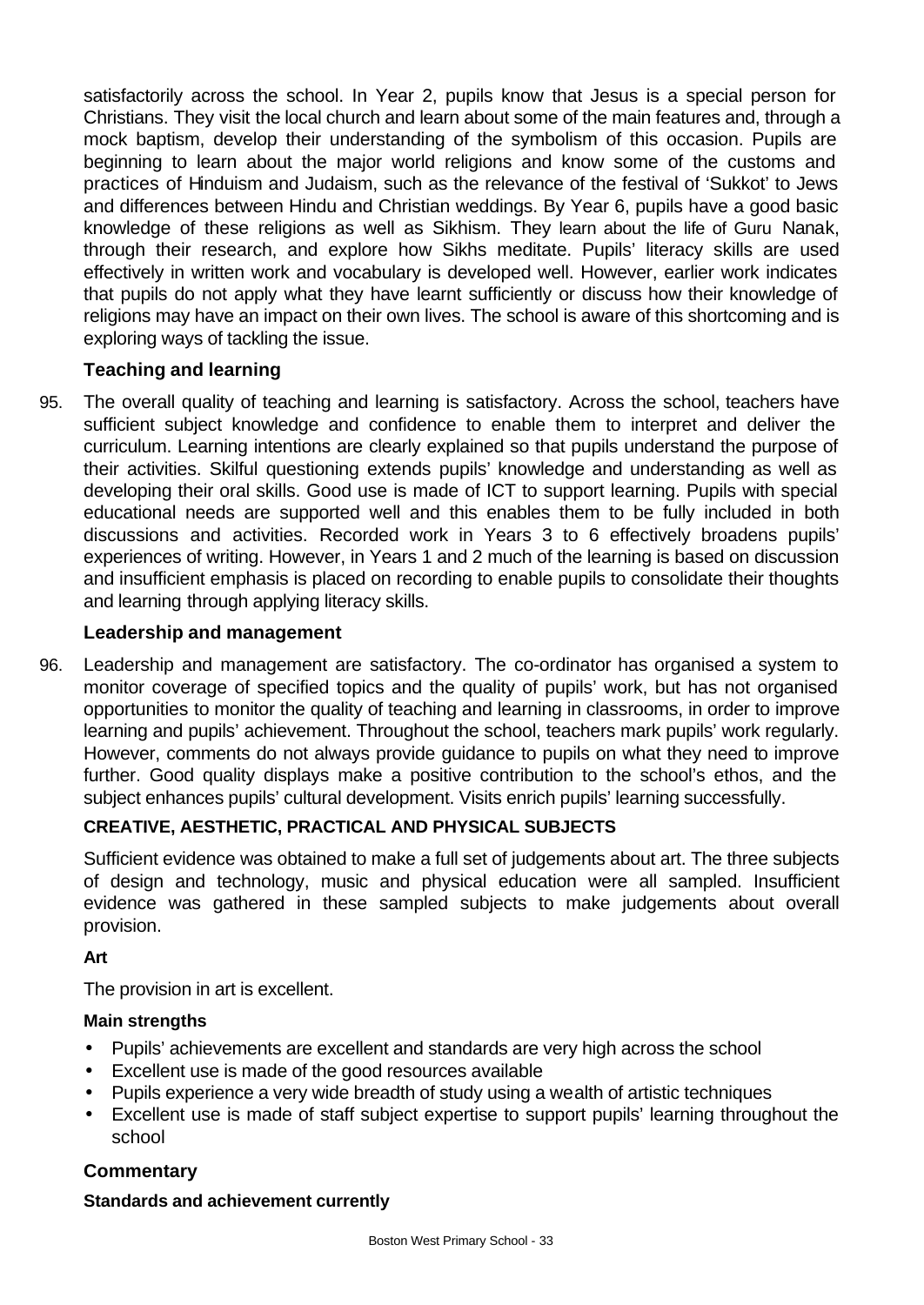97. Only one lesson was seen during the inspection but it is evident, from the extensive high quality displays throughout the school and work seen in books, that the standards reached at the ages of seven and eleven are very high in comparison to national expectations. Achievement is excellent. By the end of Year 2, pupils are able to use oil pastels, charcoal, colour washes, collage and colour mixing. By the time that they have reached the end of Year 6, pupils are able to compare and contrast the work of famous artists and experiment with a range of artistic techniques for themselves.

# **Teaching and learning**

98. In the one lesson seen, the quality of teaching and learning was excellent. This is best exemplified by the following. As the teacher revealed that the painting he was using to demonstrate techniques to create a "sense of place" was his own work, the pupils gasped in amazement. Pupils discussed mood and atmosphere evoked by the painting before creating their own high quality designs. Expectations of the pupils were very high and through modelling examples personally, the teacher enabled pupils to achieve at levels well beyond those they expected to attain. Questioning was rigorous and in-depth and pupils were given time to reflect on their own work. Technical language was used accurately and frequently, giving pupils a very good basis to develop their knowledge of the subject.

### **Leadership and management**

- 99. The subject is very well led and managed and excellent use is made of expert knowledge on the school staff. There is great excitement around when work in art is taking place, with a resulting enthusiasm for learning. Resources are very good. The curriculum is innovative and exciting, with a strong focus on developing skills as pupils progress through the school. Assessment is detailed and constructive, although information is not always effectively transferred from one year to the next. Some of the pupils' artwork has been entered for a major national competition, and having won the area heats, the work is going forward to the national finals. This success reflects the in-depth standard of work in the school.
- 100. The school has made excellent progress in art since the last inspection.

# **Design and technology**

- 101. One lesson was observed, curriculum planning reviewed, a discussion held with the subject coordinator and evidence of pupils' work in the subject was evaluated. In the lesson seen, a group of older pupils making biscuits to their own recipes and designs made very good progress, achieving very well. Resources were very well organised and health and safety issues were given an appropriately high priority. Pupils had learnt mixing techniques well and all successfully completed their tasks. Those pupils designing a health and safety pamphlet for younger pupils, whilst waiting for their turn to carry out the practical work thought hard about the language they should use and the messages they should give. The pace of their work was slower, however, because expectations of what they should complete and of the quality were lower. The very small number of pupils for whom English is an additional language are very well integrated into school life. They make good progress in their language development as well as in design and technology. Pupils relate very well to one another and take the time to explain points to each other.
- 102. Pupils' work on display indicates that a good range of design and technology activity takes place throughout the school, following the agreed curriculum plan. The use of card, cardboard, paper and junk materials by younger pupils enables them to learn about mechanisms when making opening windows and doors on houses and rotating wheels on vehicles. Older pupils use 'logiblocks' to learn how electronic systems can be made to work, as well as working with food and textiles. They also design and make model fairground rides and shelters.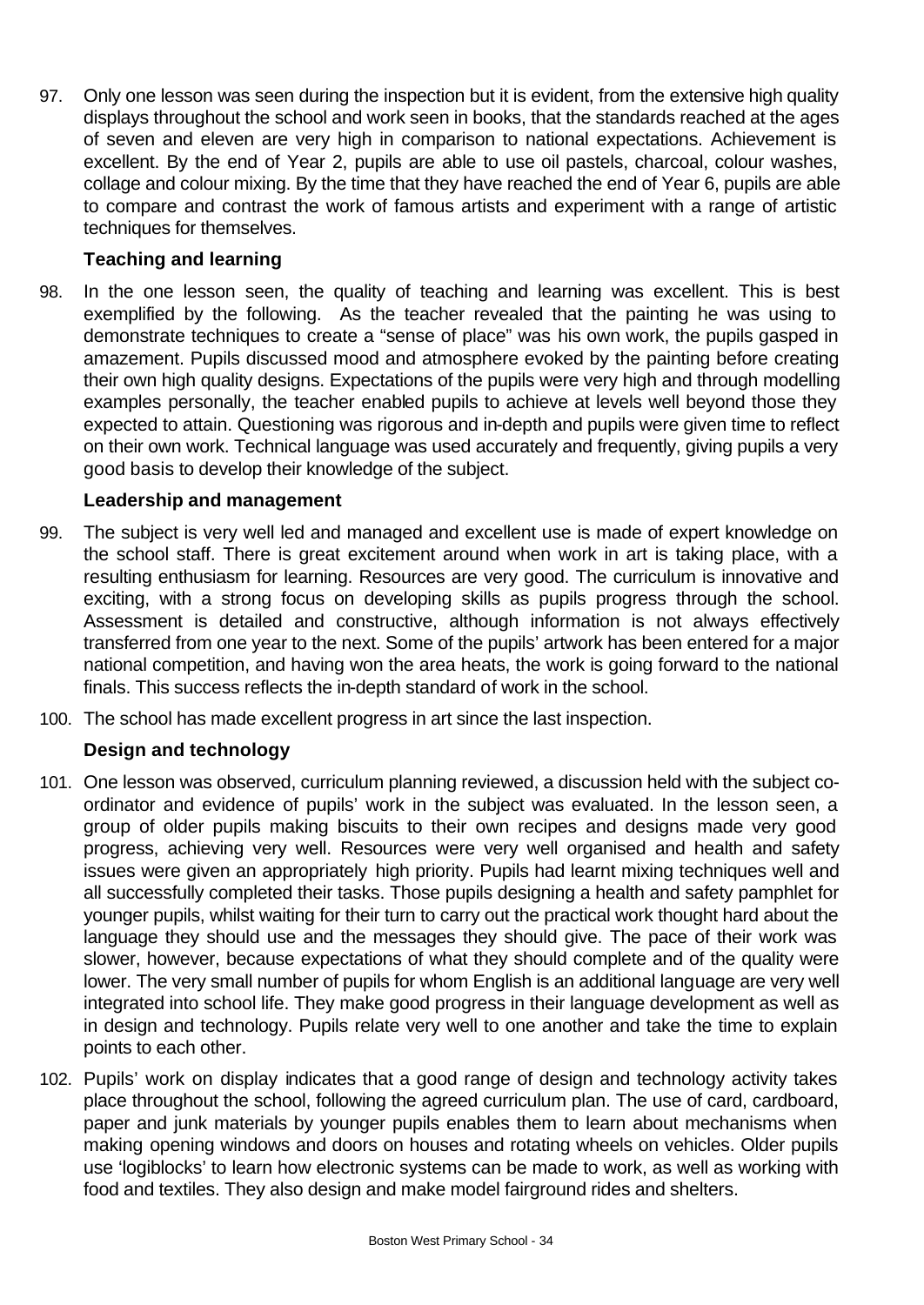## **Music**

103. No music lessons were seen during the inspection but during assembly pupils sang well and a group of pupils played flutes and clarinets fluently and to a high standard for their ages. The school has done much to develop music since the last inspection with groups of pupils singing and performing with musical instruments to the local community, and by using visiting musicians. Well-organised musical tuition allows pupils to learn a range of instruments and teacher expertise is used to support music across the school. All classes have timetabled music lessons.

#### **Physical education**

104. Planning was examined, and discussions held with pupils and teachers. One very good lesson was observed where the teacher had excellent expertise, tasks were very well graduated, and all pupils were included. This contributed to very good attitudes to learning. Pupils made considerable gains in their bat and ball skills over the course of the lesson. A sports afternoon for the younger pupils was also seen - a very well organised occasion, well supported by parents. The pupils showed good levels of skill for their ages and had very good attitudes to physical education activities. The headteacher's enthusiasm was infectious and everybody enjoyed themselves immensely. A particular feature was a winners' podium after each race, which celebrated success and made the result clear to parents.

# **PERSONAL, SOCIAL AND HEALTH EDUCATION (PSHE) AND CITIZENSHIP**

- 105. This curriculum area was sampled through specific lessons in personal, social and health education, and through assemblies and discussions with pupils. The school has ensured that pupils have opportunities to be taught about sex, relationships and how substances, such as drugs, can affect people's lives.
- 106. In the lessons seen, several pupils were not confident initially, but all participated in the activities and grew in self-esteem. In a very good Year 6 session, pupils learnt how to cope with new friendship groups, preparing them well for their new secondary schools. They learnt to listen carefully and to appreciate others' points of view. In another session, where younger pupils discussed their feelings when they felt safe and unsafe, speaking and listening skills were very well developed. Sensitive questioning led to pupils learning from each other. Wellmanaged group work supported pupils in developing their social skills.
- 107. Pupils are involved in their assemblies through responding to questions and by acting out various roles. In an example of very good practice, a group of pupils carried out a short play that showed how working as a team enabled problems to be resolved. The school's mission statement of 'Working together for Success' was apparent in the actions of staff and pupils alike. The work seen showed clearly that much that takes place in the school, in formal lessons and through incidental work, is intended to develop pupils' understanding of citizenship and how important relationships are. They learn to be reflective and to think about what is right and wrong.
- 108. The involvement of many of the pupils and their parents, as well as staff, in promoting environmentally friendly approaches to work and leisure, and the focus on healthy eating and living, are key elements in the very good citizenship programme the pupils experience.